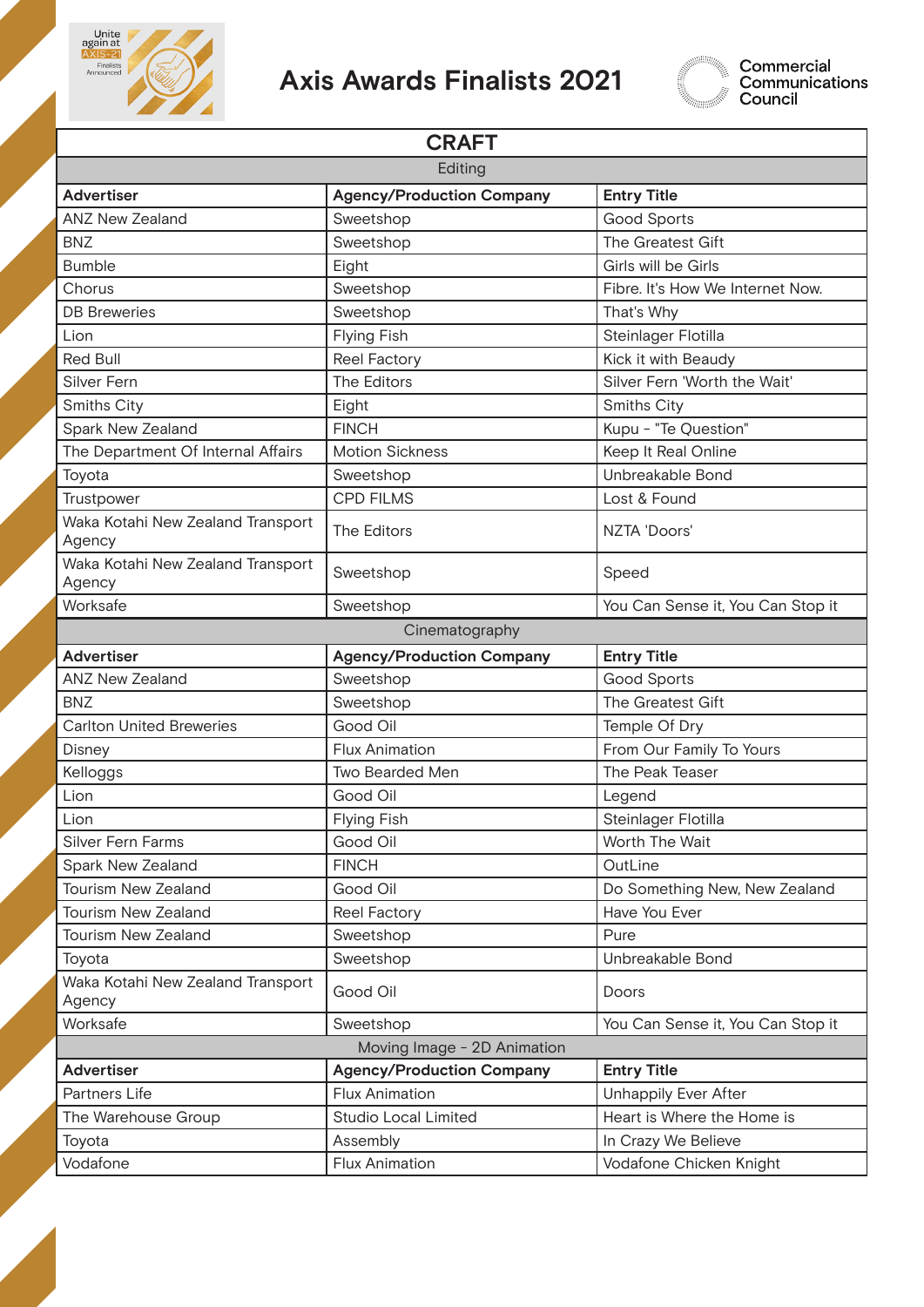



| <b>Agency/Production Company</b><br><b>Entry Title</b><br><b>Advertiser</b><br>From Our Family To Yours<br><b>Flux Animation</b><br>Disney<br>Woolworths<br><b>Blockhead VFX</b><br>Woolworths<br>Worksafe<br>Worksafe<br><b>Blockhead VFX</b><br><b>Visual Effects</b><br><b>Entry Title</b><br><b>Advertiser</b><br><b>Agency/Production Company</b><br>Fibre, It's How We Internet Now.<br>Chorus<br>Sweetshop<br><b>Blockhead VFX</b><br>Worksafe<br>Worksafe<br><b>Art Direction</b><br><b>Entry Title</b><br><b>Advertiser</b><br><b>Agency/Production Company</b><br>Eight<br>It Just Makes Scents?<br>2Degrees<br><b>FINCH</b><br><b>AMI</b> Insurance<br>Tap<br><b>BNZ</b><br>The Greatest Gift<br>Sweetshop<br><b>Bumble</b><br>Girls will be Girls<br>Eight<br>Good Oil<br><b>Carlton United Breweries</b><br>Temple Of Dry<br>That's Why<br><b>DB</b> Breweries<br>Sweetshop<br><b>Flux Animation</b><br>From Our Family To Yours<br>Disney<br>Lion<br>Good Oil<br>Legend<br>Steinlager Flotilla<br>Lion<br><b>Flying Fish</b><br>Smiths City<br>Eight<br><b>Smiths City</b><br>Worksafe<br>Sweetshop<br>You Can Sense it, You Can Stop it<br>Xero<br>Xero<br>Eight<br><b>Direction</b><br><b>Entry Title</b><br><b>Advertiser</b><br><b>Agency/Production Company</b><br>It Just Makes Scents?<br>Eight<br>2Degrees<br><b>ANZ New Zealand</b><br>Sweetshop<br><b>Good Sports</b><br>The Greatest Gift<br><b>BNZ</b><br>Sweetshop<br><b>Bumble</b><br>Eight<br>Girls will be Girls<br>Good Oil<br>Temple Of Dry<br><b>Carlton United Breweries</b><br>Chorus<br>Sweetshop<br>Fibre. It's How We Internet Now.<br>Sweetshop<br>That's Why<br><b>DB</b> Breweries<br>From Our Family To Yours<br><b>Flux Animation</b><br>Disney<br>Every Kiwi Vote Counts<br>Sweetshop<br>The Meddler<br>Good Oil<br>Lion<br>Legend<br>Steinlager Flotilla<br><b>Flying Fish</b><br>Lion<br>For Tomorrow<br>National Crisis Management Centre<br><b>FINCH</b><br>New Zealand Government<br><b>Motion Sickness</b><br>Keep It Real Online<br><b>Real Life</b><br>Good Oil<br>Pepper Money<br>Presbyterian Support Northern<br>Chillbox<br>Run<br>Silver Fern Farms<br>Good Oil<br>Worth The Wait<br><b>Stocking Face Family</b> |
|---------------------------------------------------------------------------------------------------------------------------------------------------------------------------------------------------------------------------------------------------------------------------------------------------------------------------------------------------------------------------------------------------------------------------------------------------------------------------------------------------------------------------------------------------------------------------------------------------------------------------------------------------------------------------------------------------------------------------------------------------------------------------------------------------------------------------------------------------------------------------------------------------------------------------------------------------------------------------------------------------------------------------------------------------------------------------------------------------------------------------------------------------------------------------------------------------------------------------------------------------------------------------------------------------------------------------------------------------------------------------------------------------------------------------------------------------------------------------------------------------------------------------------------------------------------------------------------------------------------------------------------------------------------------------------------------------------------------------------------------------------------------------------------------------------------------------------------------------------------------------------------------------------------------------------------------------------------------------------------------------------------------------------------------------------------------------------------------------------------------------------------------------------------------------------------------------------------------------|
|                                                                                                                                                                                                                                                                                                                                                                                                                                                                                                                                                                                                                                                                                                                                                                                                                                                                                                                                                                                                                                                                                                                                                                                                                                                                                                                                                                                                                                                                                                                                                                                                                                                                                                                                                                                                                                                                                                                                                                                                                                                                                                                                                                                                                           |
|                                                                                                                                                                                                                                                                                                                                                                                                                                                                                                                                                                                                                                                                                                                                                                                                                                                                                                                                                                                                                                                                                                                                                                                                                                                                                                                                                                                                                                                                                                                                                                                                                                                                                                                                                                                                                                                                                                                                                                                                                                                                                                                                                                                                                           |
|                                                                                                                                                                                                                                                                                                                                                                                                                                                                                                                                                                                                                                                                                                                                                                                                                                                                                                                                                                                                                                                                                                                                                                                                                                                                                                                                                                                                                                                                                                                                                                                                                                                                                                                                                                                                                                                                                                                                                                                                                                                                                                                                                                                                                           |
|                                                                                                                                                                                                                                                                                                                                                                                                                                                                                                                                                                                                                                                                                                                                                                                                                                                                                                                                                                                                                                                                                                                                                                                                                                                                                                                                                                                                                                                                                                                                                                                                                                                                                                                                                                                                                                                                                                                                                                                                                                                                                                                                                                                                                           |
|                                                                                                                                                                                                                                                                                                                                                                                                                                                                                                                                                                                                                                                                                                                                                                                                                                                                                                                                                                                                                                                                                                                                                                                                                                                                                                                                                                                                                                                                                                                                                                                                                                                                                                                                                                                                                                                                                                                                                                                                                                                                                                                                                                                                                           |
|                                                                                                                                                                                                                                                                                                                                                                                                                                                                                                                                                                                                                                                                                                                                                                                                                                                                                                                                                                                                                                                                                                                                                                                                                                                                                                                                                                                                                                                                                                                                                                                                                                                                                                                                                                                                                                                                                                                                                                                                                                                                                                                                                                                                                           |
|                                                                                                                                                                                                                                                                                                                                                                                                                                                                                                                                                                                                                                                                                                                                                                                                                                                                                                                                                                                                                                                                                                                                                                                                                                                                                                                                                                                                                                                                                                                                                                                                                                                                                                                                                                                                                                                                                                                                                                                                                                                                                                                                                                                                                           |
|                                                                                                                                                                                                                                                                                                                                                                                                                                                                                                                                                                                                                                                                                                                                                                                                                                                                                                                                                                                                                                                                                                                                                                                                                                                                                                                                                                                                                                                                                                                                                                                                                                                                                                                                                                                                                                                                                                                                                                                                                                                                                                                                                                                                                           |
|                                                                                                                                                                                                                                                                                                                                                                                                                                                                                                                                                                                                                                                                                                                                                                                                                                                                                                                                                                                                                                                                                                                                                                                                                                                                                                                                                                                                                                                                                                                                                                                                                                                                                                                                                                                                                                                                                                                                                                                                                                                                                                                                                                                                                           |
|                                                                                                                                                                                                                                                                                                                                                                                                                                                                                                                                                                                                                                                                                                                                                                                                                                                                                                                                                                                                                                                                                                                                                                                                                                                                                                                                                                                                                                                                                                                                                                                                                                                                                                                                                                                                                                                                                                                                                                                                                                                                                                                                                                                                                           |
|                                                                                                                                                                                                                                                                                                                                                                                                                                                                                                                                                                                                                                                                                                                                                                                                                                                                                                                                                                                                                                                                                                                                                                                                                                                                                                                                                                                                                                                                                                                                                                                                                                                                                                                                                                                                                                                                                                                                                                                                                                                                                                                                                                                                                           |
|                                                                                                                                                                                                                                                                                                                                                                                                                                                                                                                                                                                                                                                                                                                                                                                                                                                                                                                                                                                                                                                                                                                                                                                                                                                                                                                                                                                                                                                                                                                                                                                                                                                                                                                                                                                                                                                                                                                                                                                                                                                                                                                                                                                                                           |
|                                                                                                                                                                                                                                                                                                                                                                                                                                                                                                                                                                                                                                                                                                                                                                                                                                                                                                                                                                                                                                                                                                                                                                                                                                                                                                                                                                                                                                                                                                                                                                                                                                                                                                                                                                                                                                                                                                                                                                                                                                                                                                                                                                                                                           |
|                                                                                                                                                                                                                                                                                                                                                                                                                                                                                                                                                                                                                                                                                                                                                                                                                                                                                                                                                                                                                                                                                                                                                                                                                                                                                                                                                                                                                                                                                                                                                                                                                                                                                                                                                                                                                                                                                                                                                                                                                                                                                                                                                                                                                           |
|                                                                                                                                                                                                                                                                                                                                                                                                                                                                                                                                                                                                                                                                                                                                                                                                                                                                                                                                                                                                                                                                                                                                                                                                                                                                                                                                                                                                                                                                                                                                                                                                                                                                                                                                                                                                                                                                                                                                                                                                                                                                                                                                                                                                                           |
|                                                                                                                                                                                                                                                                                                                                                                                                                                                                                                                                                                                                                                                                                                                                                                                                                                                                                                                                                                                                                                                                                                                                                                                                                                                                                                                                                                                                                                                                                                                                                                                                                                                                                                                                                                                                                                                                                                                                                                                                                                                                                                                                                                                                                           |
|                                                                                                                                                                                                                                                                                                                                                                                                                                                                                                                                                                                                                                                                                                                                                                                                                                                                                                                                                                                                                                                                                                                                                                                                                                                                                                                                                                                                                                                                                                                                                                                                                                                                                                                                                                                                                                                                                                                                                                                                                                                                                                                                                                                                                           |
|                                                                                                                                                                                                                                                                                                                                                                                                                                                                                                                                                                                                                                                                                                                                                                                                                                                                                                                                                                                                                                                                                                                                                                                                                                                                                                                                                                                                                                                                                                                                                                                                                                                                                                                                                                                                                                                                                                                                                                                                                                                                                                                                                                                                                           |
|                                                                                                                                                                                                                                                                                                                                                                                                                                                                                                                                                                                                                                                                                                                                                                                                                                                                                                                                                                                                                                                                                                                                                                                                                                                                                                                                                                                                                                                                                                                                                                                                                                                                                                                                                                                                                                                                                                                                                                                                                                                                                                                                                                                                                           |
|                                                                                                                                                                                                                                                                                                                                                                                                                                                                                                                                                                                                                                                                                                                                                                                                                                                                                                                                                                                                                                                                                                                                                                                                                                                                                                                                                                                                                                                                                                                                                                                                                                                                                                                                                                                                                                                                                                                                                                                                                                                                                                                                                                                                                           |
|                                                                                                                                                                                                                                                                                                                                                                                                                                                                                                                                                                                                                                                                                                                                                                                                                                                                                                                                                                                                                                                                                                                                                                                                                                                                                                                                                                                                                                                                                                                                                                                                                                                                                                                                                                                                                                                                                                                                                                                                                                                                                                                                                                                                                           |
|                                                                                                                                                                                                                                                                                                                                                                                                                                                                                                                                                                                                                                                                                                                                                                                                                                                                                                                                                                                                                                                                                                                                                                                                                                                                                                                                                                                                                                                                                                                                                                                                                                                                                                                                                                                                                                                                                                                                                                                                                                                                                                                                                                                                                           |
|                                                                                                                                                                                                                                                                                                                                                                                                                                                                                                                                                                                                                                                                                                                                                                                                                                                                                                                                                                                                                                                                                                                                                                                                                                                                                                                                                                                                                                                                                                                                                                                                                                                                                                                                                                                                                                                                                                                                                                                                                                                                                                                                                                                                                           |
|                                                                                                                                                                                                                                                                                                                                                                                                                                                                                                                                                                                                                                                                                                                                                                                                                                                                                                                                                                                                                                                                                                                                                                                                                                                                                                                                                                                                                                                                                                                                                                                                                                                                                                                                                                                                                                                                                                                                                                                                                                                                                                                                                                                                                           |
|                                                                                                                                                                                                                                                                                                                                                                                                                                                                                                                                                                                                                                                                                                                                                                                                                                                                                                                                                                                                                                                                                                                                                                                                                                                                                                                                                                                                                                                                                                                                                                                                                                                                                                                                                                                                                                                                                                                                                                                                                                                                                                                                                                                                                           |
|                                                                                                                                                                                                                                                                                                                                                                                                                                                                                                                                                                                                                                                                                                                                                                                                                                                                                                                                                                                                                                                                                                                                                                                                                                                                                                                                                                                                                                                                                                                                                                                                                                                                                                                                                                                                                                                                                                                                                                                                                                                                                                                                                                                                                           |
|                                                                                                                                                                                                                                                                                                                                                                                                                                                                                                                                                                                                                                                                                                                                                                                                                                                                                                                                                                                                                                                                                                                                                                                                                                                                                                                                                                                                                                                                                                                                                                                                                                                                                                                                                                                                                                                                                                                                                                                                                                                                                                                                                                                                                           |
|                                                                                                                                                                                                                                                                                                                                                                                                                                                                                                                                                                                                                                                                                                                                                                                                                                                                                                                                                                                                                                                                                                                                                                                                                                                                                                                                                                                                                                                                                                                                                                                                                                                                                                                                                                                                                                                                                                                                                                                                                                                                                                                                                                                                                           |
|                                                                                                                                                                                                                                                                                                                                                                                                                                                                                                                                                                                                                                                                                                                                                                                                                                                                                                                                                                                                                                                                                                                                                                                                                                                                                                                                                                                                                                                                                                                                                                                                                                                                                                                                                                                                                                                                                                                                                                                                                                                                                                                                                                                                                           |
|                                                                                                                                                                                                                                                                                                                                                                                                                                                                                                                                                                                                                                                                                                                                                                                                                                                                                                                                                                                                                                                                                                                                                                                                                                                                                                                                                                                                                                                                                                                                                                                                                                                                                                                                                                                                                                                                                                                                                                                                                                                                                                                                                                                                                           |
|                                                                                                                                                                                                                                                                                                                                                                                                                                                                                                                                                                                                                                                                                                                                                                                                                                                                                                                                                                                                                                                                                                                                                                                                                                                                                                                                                                                                                                                                                                                                                                                                                                                                                                                                                                                                                                                                                                                                                                                                                                                                                                                                                                                                                           |
|                                                                                                                                                                                                                                                                                                                                                                                                                                                                                                                                                                                                                                                                                                                                                                                                                                                                                                                                                                                                                                                                                                                                                                                                                                                                                                                                                                                                                                                                                                                                                                                                                                                                                                                                                                                                                                                                                                                                                                                                                                                                                                                                                                                                                           |
|                                                                                                                                                                                                                                                                                                                                                                                                                                                                                                                                                                                                                                                                                                                                                                                                                                                                                                                                                                                                                                                                                                                                                                                                                                                                                                                                                                                                                                                                                                                                                                                                                                                                                                                                                                                                                                                                                                                                                                                                                                                                                                                                                                                                                           |
|                                                                                                                                                                                                                                                                                                                                                                                                                                                                                                                                                                                                                                                                                                                                                                                                                                                                                                                                                                                                                                                                                                                                                                                                                                                                                                                                                                                                                                                                                                                                                                                                                                                                                                                                                                                                                                                                                                                                                                                                                                                                                                                                                                                                                           |
|                                                                                                                                                                                                                                                                                                                                                                                                                                                                                                                                                                                                                                                                                                                                                                                                                                                                                                                                                                                                                                                                                                                                                                                                                                                                                                                                                                                                                                                                                                                                                                                                                                                                                                                                                                                                                                                                                                                                                                                                                                                                                                                                                                                                                           |
|                                                                                                                                                                                                                                                                                                                                                                                                                                                                                                                                                                                                                                                                                                                                                                                                                                                                                                                                                                                                                                                                                                                                                                                                                                                                                                                                                                                                                                                                                                                                                                                                                                                                                                                                                                                                                                                                                                                                                                                                                                                                                                                                                                                                                           |
|                                                                                                                                                                                                                                                                                                                                                                                                                                                                                                                                                                                                                                                                                                                                                                                                                                                                                                                                                                                                                                                                                                                                                                                                                                                                                                                                                                                                                                                                                                                                                                                                                                                                                                                                                                                                                                                                                                                                                                                                                                                                                                                                                                                                                           |
|                                                                                                                                                                                                                                                                                                                                                                                                                                                                                                                                                                                                                                                                                                                                                                                                                                                                                                                                                                                                                                                                                                                                                                                                                                                                                                                                                                                                                                                                                                                                                                                                                                                                                                                                                                                                                                                                                                                                                                                                                                                                                                                                                                                                                           |
|                                                                                                                                                                                                                                                                                                                                                                                                                                                                                                                                                                                                                                                                                                                                                                                                                                                                                                                                                                                                                                                                                                                                                                                                                                                                                                                                                                                                                                                                                                                                                                                                                                                                                                                                                                                                                                                                                                                                                                                                                                                                                                                                                                                                                           |
|                                                                                                                                                                                                                                                                                                                                                                                                                                                                                                                                                                                                                                                                                                                                                                                                                                                                                                                                                                                                                                                                                                                                                                                                                                                                                                                                                                                                                                                                                                                                                                                                                                                                                                                                                                                                                                                                                                                                                                                                                                                                                                                                                                                                                           |
| Good Oil<br>Skinny                                                                                                                                                                                                                                                                                                                                                                                                                                                                                                                                                                                                                                                                                                                                                                                                                                                                                                                                                                                                                                                                                                                                                                                                                                                                                                                                                                                                                                                                                                                                                                                                                                                                                                                                                                                                                                                                                                                                                                                                                                                                                                                                                                                                        |
| Smiths City - A Whiteware Christmas<br>Smiths City<br>Eight                                                                                                                                                                                                                                                                                                                                                                                                                                                                                                                                                                                                                                                                                                                                                                                                                                                                                                                                                                                                                                                                                                                                                                                                                                                                                                                                                                                                                                                                                                                                                                                                                                                                                                                                                                                                                                                                                                                                                                                                                                                                                                                                                               |
| Kupu - "Te Question"<br>Spark New Zealand<br><b>FINCH</b>                                                                                                                                                                                                                                                                                                                                                                                                                                                                                                                                                                                                                                                                                                                                                                                                                                                                                                                                                                                                                                                                                                                                                                                                                                                                                                                                                                                                                                                                                                                                                                                                                                                                                                                                                                                                                                                                                                                                                                                                                                                                                                                                                                 |
| OutLine<br>Spark New Zealand<br><b>FINCH</b>                                                                                                                                                                                                                                                                                                                                                                                                                                                                                                                                                                                                                                                                                                                                                                                                                                                                                                                                                                                                                                                                                                                                                                                                                                                                                                                                                                                                                                                                                                                                                                                                                                                                                                                                                                                                                                                                                                                                                                                                                                                                                                                                                                              |
| Tourism New Zealand<br>Good Oil<br>Do Something New, New Zealand                                                                                                                                                                                                                                                                                                                                                                                                                                                                                                                                                                                                                                                                                                                                                                                                                                                                                                                                                                                                                                                                                                                                                                                                                                                                                                                                                                                                                                                                                                                                                                                                                                                                                                                                                                                                                                                                                                                                                                                                                                                                                                                                                          |
| Tourism New Zealand<br>Pure<br>Sweetshop                                                                                                                                                                                                                                                                                                                                                                                                                                                                                                                                                                                                                                                                                                                                                                                                                                                                                                                                                                                                                                                                                                                                                                                                                                                                                                                                                                                                                                                                                                                                                                                                                                                                                                                                                                                                                                                                                                                                                                                                                                                                                                                                                                                  |
|                                                                                                                                                                                                                                                                                                                                                                                                                                                                                                                                                                                                                                                                                                                                                                                                                                                                                                                                                                                                                                                                                                                                                                                                                                                                                                                                                                                                                                                                                                                                                                                                                                                                                                                                                                                                                                                                                                                                                                                                                                                                                                                                                                                                                           |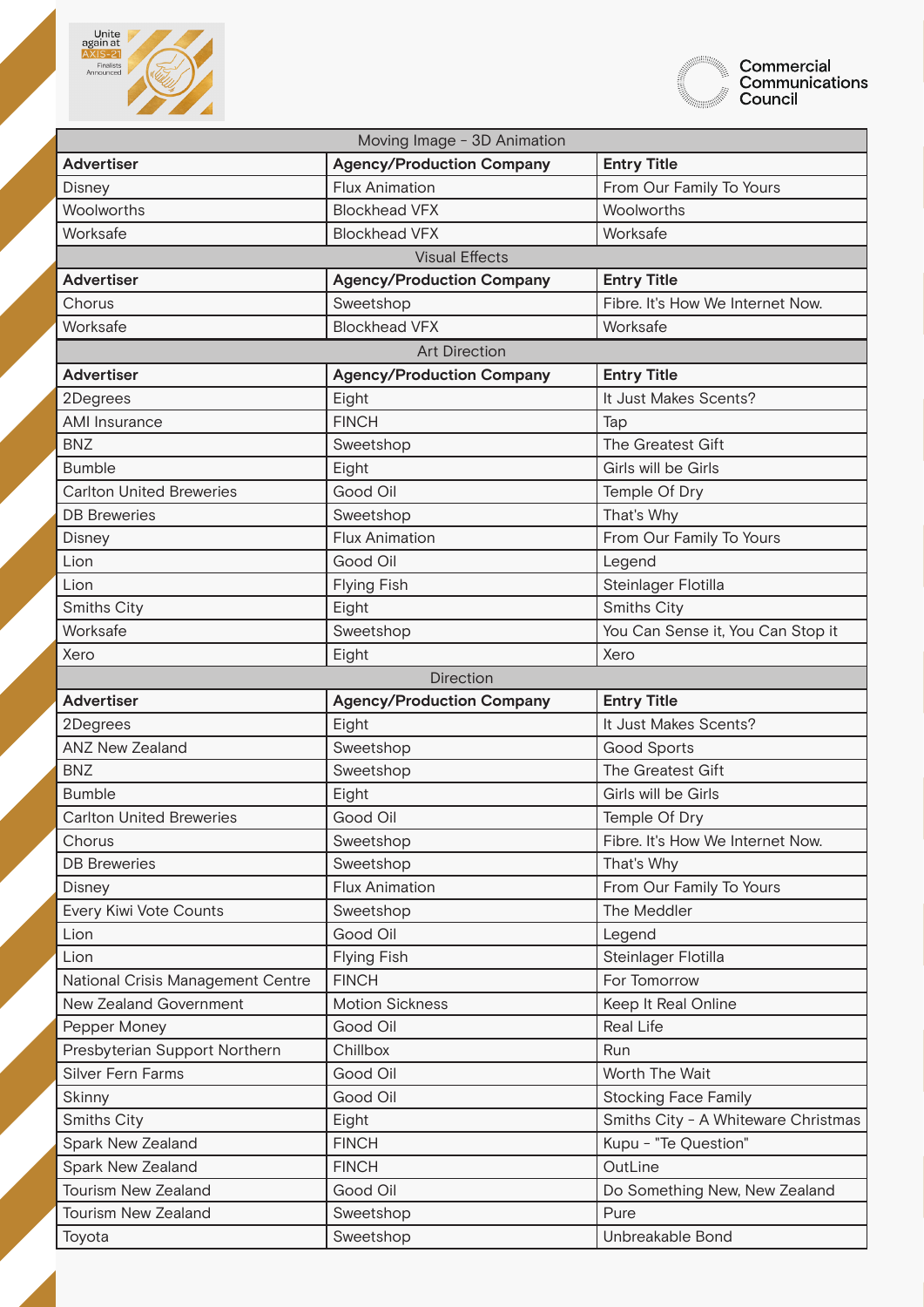



| <b>Direction CONT.</b>                      |                                             |                                                |
|---------------------------------------------|---------------------------------------------|------------------------------------------------|
| Trustpower                                  | <b>CPD FILMS</b>                            | Lost & Found                                   |
| Waka Kotahi New Zealand Transport<br>Agency | Sweetshop                                   | Speed                                          |
| Waka Kotahi New Zealand Transport<br>Agency | Good Oil                                    | Doors                                          |
| Worksafe                                    | Sweetshop                                   | You Can Sense it, You Can Stop it              |
|                                             | Original Soundtrack - Film & Screen Content |                                                |
| <b>Advertiser</b>                           | <b>Agency/Production Company</b>            | <b>Entry Title</b>                             |
| <b>ANZ</b>                                  | <b>Beatworms</b>                            | <b>ANZ Good Sports</b>                         |
| <b>DB</b> Breweries                         | <b>Liquid Studios</b>                       | DB Export Gold 0.0                             |
| <b>Tourism New Zealand</b>                  | Good Oil                                    | Do Something New, New Zealand                  |
| Trustpower                                  | <b>CPD FILMS</b>                            | Lost & Found                                   |
| Worksafe                                    | Sweetshop                                   | You Can Sense it, You Can Stop it              |
|                                             | Original Soundtrack - Radio                 |                                                |
| <b>Advertiser</b>                           | <b>Agency/Production Company</b>            | <b>Entry Title</b>                             |
| <b>Rebel Sport</b>                          | Film360                                     | Find Your Rhythm                               |
|                                             | Original Arrangement of Existing Music      |                                                |
| <b>Advertiser</b>                           | <b>Agency/Production Company</b>            | <b>Entry Title</b>                             |
| Chorus NZ                                   | <b>Liquid Studios</b>                       | Chorus Fibre' Badnet'                          |
| Lion                                        | <b>Liquid Studios</b>                       | Steinlager 'Peace Flotilla'                    |
| Pepper Money                                | Good Oil                                    | <b>Real Life</b>                               |
| Toyota New Zealand                          | Franklin Rd Music & Sound                   | Toyota Hilux - An Unbreakable Bond             |
| Sound Design - Film & Screen Content        |                                             |                                                |
| <b>Advertiser</b>                           | <b>Agency/Production Company</b>            | <b>Entry Title</b>                             |
| <b>ALT</b>                                  | <b>Liquid Studios</b>                       | <b>ALT</b>                                     |
| Fire and Emergency New Zealand              | Starla                                      | The Ad You Can't Escape                        |
| Lion                                        | <b>Liquid Studios</b>                       | Steinlager 'Peace Flotilla'                    |
| Toyota New Zealand                          | Franklin Rd Music & Sound                   | Toyota Hilux - An Unbreakable Bond             |
| Waka Kotahi New Zealand Transport<br>Agency | Good Oil                                    | Doors                                          |
| Copywriting - Magazine & Newspaper          |                                             |                                                |
| Advertiser                                  | <b>Agency/Production Company</b>            | <b>Entry Title</b>                             |
| Air New Zealand                             | FCB New Zealand                             | Do Business WithOut The<br><b>Distractions</b> |
| IAG                                         | Colenso BBDO                                | On Your Side (Post)                            |
| IAG                                         | Colenso BBDO                                | On Your Side (Tap)                             |
| IAG                                         | Colenso BBDO                                | On Your Side (TV)                              |
| Netsafe                                     | <b>Motion Sickness</b>                      | Your News Bulletin                             |
| Oceania Healthcare                          | YoungShand                                  | In Their Shoes                                 |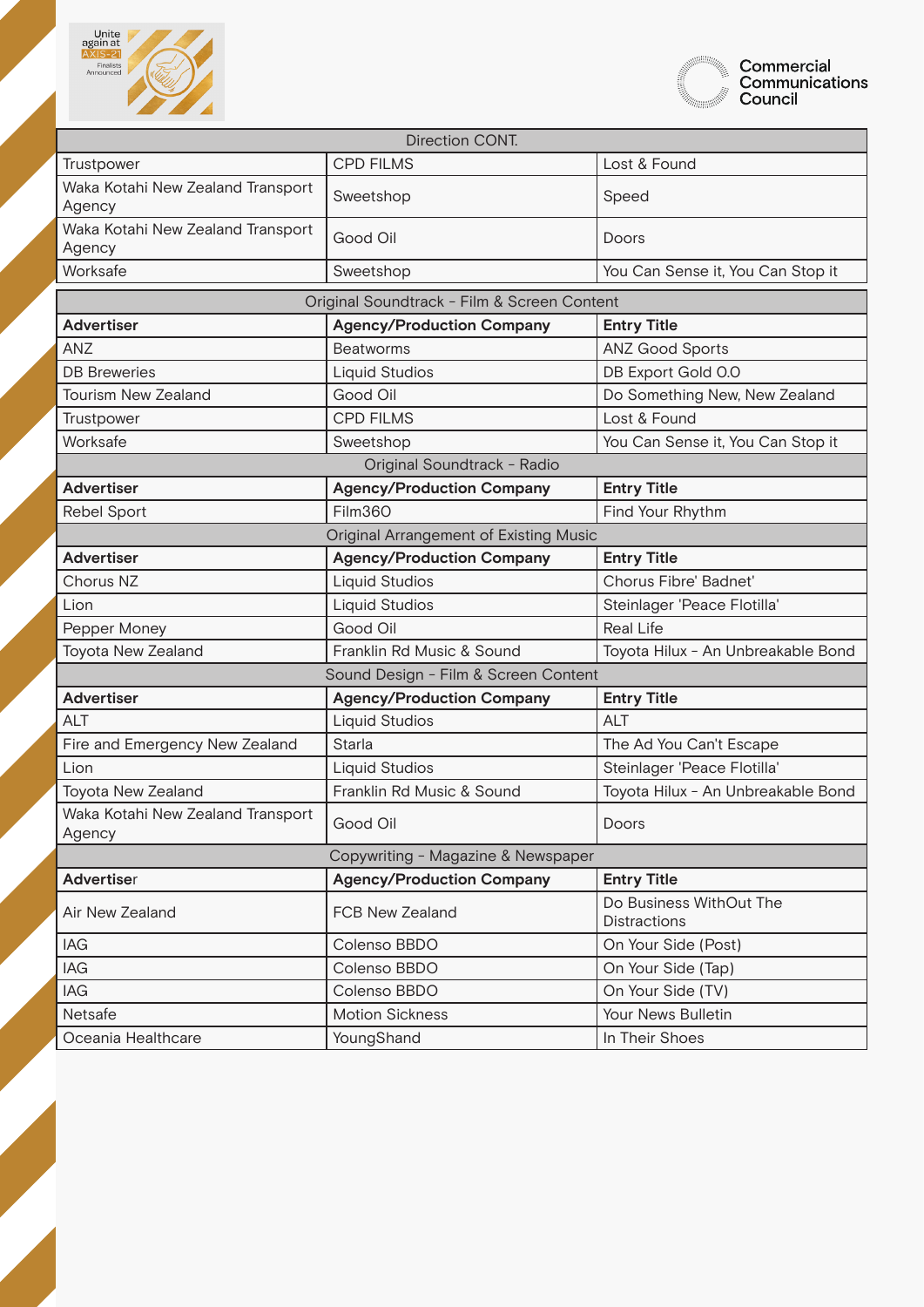



| Copywriting - Out of Home   |                                  |                                                    |
|-----------------------------|----------------------------------|----------------------------------------------------|
| <b>Advertiser</b>           | <b>Agency/Production Company</b> | <b>Entry Title</b>                                 |
| New Zealand Aids Foundation | <b>DDB</b> Aotearoa              | NZAF - Stand Proud                                 |
|                             | Copywriting - Radio              |                                                    |
| <b>Advertiser</b>           | <b>Agency/Production Company</b> | <b>Entry Title</b>                                 |
| <b>KFC</b>                  | Film360                          | One Hit Wonders                                    |
| <b>KFC</b>                  | Film360                          | One Hit Wonders - Crazy Frog                       |
| Mars                        | Colenso BBDO                     | Take a Baby Step Into Parenting<br>(Mary)          |
| Mars                        | Colenso BBDO                     | Take a Baby Step Into Parenting<br>(Row)           |
| Mars                        | Colenso BBDO                     | Take a Baby Step Into Parenting<br>(Twinkle)       |
| Volkswagen                  | <b>DDB</b> Aotearoa              | Grand Cali - Eric                                  |
| Volkswagen                  | <b>DDB</b> Aotearoa              | Grand Cali - Janis                                 |
| Volkswagen                  | <b>DDB</b> Aotearoa              | Grand Cali - Mad Dog Mike                          |
| Volkswagen                  | <b>DDB</b> Aotearoa              | Zero to Crazy - Birthday                           |
| Volkswagen                  | <b>DDB</b> Aotearoa              | Zero to Crazy - Girlfriend                         |
| Volkswagen                  | <b>DDB</b> Aotearoa              | Zero to Crazy - Job                                |
| Volkswagen                  | <b>DDB</b> Aotearoa              | Zero to Crazy - Mafia                              |
| Volkswagen                  | <b>DDB</b> Aotearoa              | Zero to Crazy - New Name                           |
| Water Safety New Zealand    | FCB New Zealand                  | Swim Your Age: Puff 'n' Surf                       |
|                             | Copywriting - Film & Video       |                                                    |
| <b>Advertiser</b>           | <b>Agency/Production Company</b> | <b>Entry Title</b>                                 |
| 2Degrees                    | <b>TBWA</b>                      | Christmas Campaign                                 |
| <b>IAG</b>                  | Colenso BBDO                     | On Your Side (Post)                                |
| <b>IAG</b>                  | Colenso BBDO                     | On Your Side (Tap)                                 |
| <b>IAG</b>                  | Colenso BBDO                     | On Your Side (TV)                                  |
| Mars                        | Colenso BBDO                     | Take a Baby Step Into Parenting<br>(Hose)          |
| Mars                        | Colenso BBDO                     | Take a Baby Step Into Parenting<br>(Nightclub)     |
| Mars                        | Colenso BBDO                     | Take a Baby Step Into Parenting<br>(Park)          |
| New Zealand Government      | Clemenger BBDO                   | For Tomorrow                                       |
| New Zealand Government      | <b>Motion Sickness</b>           | Keep It Real Online                                |
| Partners Life               | Special Group New Zealand        | Unhappily Ever After                               |
| Spark                       | Colenso BBDO                     | 5G                                                 |
| Tend                        | YoungShand                       | Inner Monologue - Riley                            |
| Tend                        | YoungShand                       | Inner Monologue - Tai                              |
| <b>Tourism New Zealand</b>  | Special Group New Zealand        | 100% Pure New Zealand. A Journey<br>of Reflection. |
| Toyota                      | Saatchi & Saatchi                | Hilux Unbreakable Bond                             |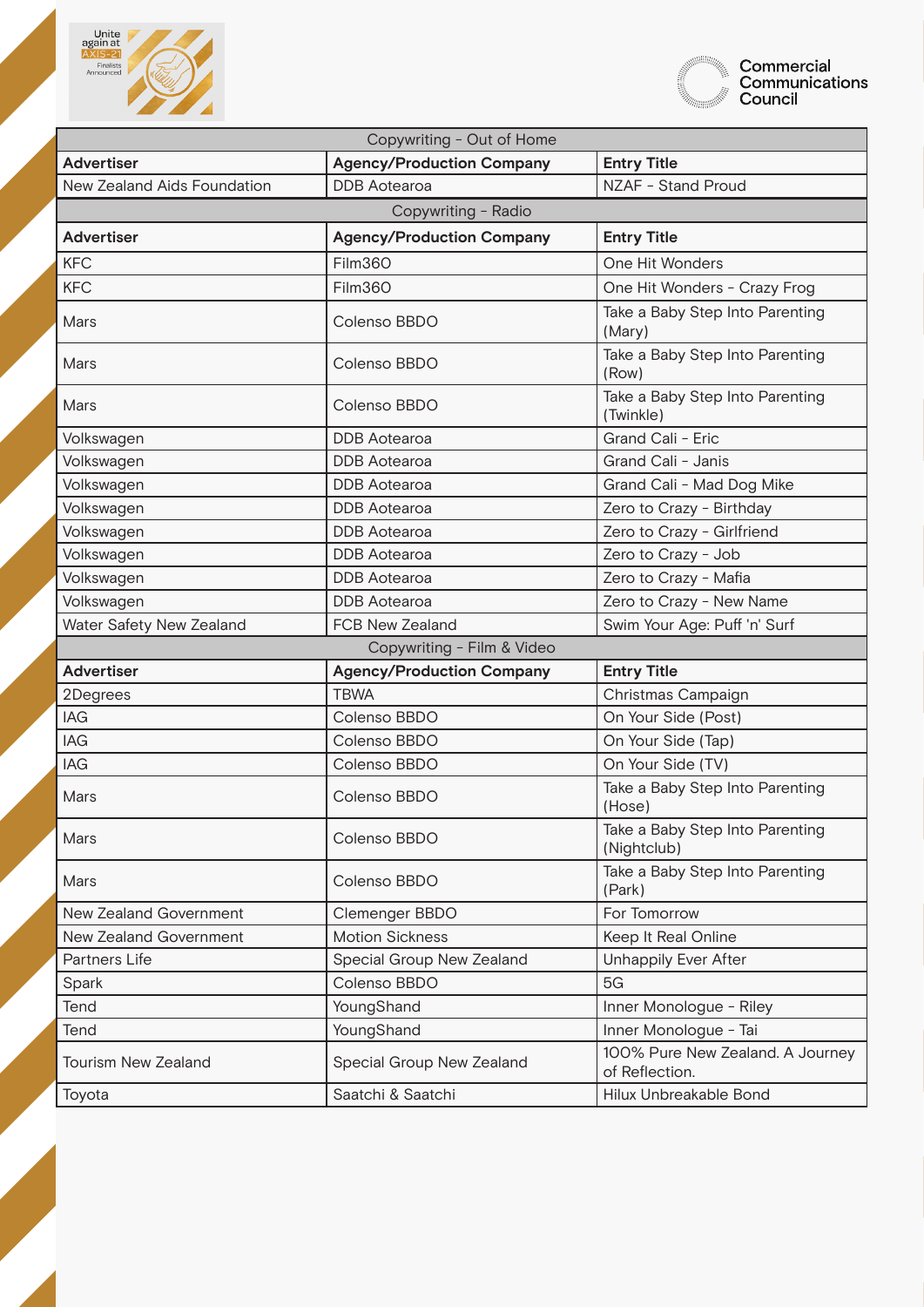



| Art Direction & Typography - Magazine & Newspaper |                                          |                                               |
|---------------------------------------------------|------------------------------------------|-----------------------------------------------|
| <b>Advertiser</b>                                 | <b>Agency/Production Company</b>         | <b>Entry Title</b>                            |
| <b>IAG</b>                                        | Colenso BBDO                             | On Your Side                                  |
| Lion                                              | <b>DDB</b> Aotearoa                      | Emerson's - Tiny Pub - Tiny Pool              |
| Lion                                              | <b>DDB</b> Aotearoa                      | Emerson's - Tiny Pub Print - Tiny<br>Darts    |
| Lion                                              | <b>DDB</b> Aotearoa                      | Emerson's - Tiny Pub Print - Tiny<br>Peanut   |
| Mars                                              | Colenso BBDO                             | <b>DentaSTIX Studios</b>                      |
| Mars                                              | Colenso BBDO                             | Take a Baby Step Into Parenting<br>(Mum)      |
| Mars                                              | Colenso BBDO                             | Take a Baby Step Into Parenting<br>(Paw)      |
| Mars                                              | Colenso BBDO                             | Take a Baby Step Into Parenting<br>(Stork)    |
| New Zealand Breast Cancer<br>Foundation           | Colenso BBDO                             | Mokopuna Mythologies                          |
|                                                   | Art Direction & Typography - Out of Home |                                               |
| <b>Advertiser</b>                                 | <b>Agency/Production Company</b>         | <b>Entry Title</b>                            |
| Lion                                              | <b>DDB</b> Aotearoa                      | Emerson's - Tiny Pub Activation               |
| McDonald's                                        | <b>DDB</b> Aotearoa                      | Reflections - Cheeseburger                    |
| McDonald's                                        | <b>DDB</b> Aotearoa                      | Reflections - Fries                           |
| McDonald's                                        | <b>DDB</b> Aotearoa                      | Reflections Big Mac                           |
| New Zealand Aids Foundation                       | <b>DDB</b> Aotearoa                      | NZAF - Stand Proud                            |
| The University of Auckland                        | Wunderman Thompson                       | You Zag. If They Zig                          |
| WorkSafe New Zealand                              | FCB New Zealand                          | You Can Sense It. You Can Stop It. -<br>Daz   |
| <b>WorkSafe New Zealand</b>                       | <b>FCB New Zealand</b>                   | You Can Sense It. You Can Stop It. -<br>Kylee |
| <b>WorkSafe New Zealand</b>                       | <b>FCB New Zealand</b>                   | You Can Sense It. You Can Stop It. -<br>Shane |
| <b>WWF</b>                                        | Colenso BBDO                             | <b>Ending Lockdown</b>                        |
|                                                   | Image                                    |                                               |
| <b>Advertiser</b>                                 | <b>Agency/Production Company</b>         | <b>Entry Title</b>                            |
| Lion                                              | <b>DDB</b> Aotearoa                      | Emerson's Tiny Pub Print Tiny Darts           |
| Lion                                              | <b>DDB</b> Aotearoa                      | Emerson's Tiny Pub Print Tiny<br>Peanuts      |
| Lion                                              | <b>DDB</b> Aotearoa                      | Emerson's Tiny Pub Print Tiny Pool            |
| Mars                                              | Colenso BBDO                             | <b>DentaSTIX Studios</b>                      |
| Mars                                              | Colenso BBDO                             | Take a Baby Step Into Parenting<br>(Mum)      |
| Mars                                              | Colenso BBDO                             | Take a Baby Step Into Parenting<br>(Paw)      |
| Mars                                              | Colenso BBDO                             | Take a Baby Step Into Parenting<br>(Stork)    |
| McDonald's                                        | <b>DDB</b> Aotearoa                      | Reflections - Big Mac                         |
| McDonald's                                        | <b>DDB</b> Aotearoa                      | Reflections - Cheeseburger                    |
| McDonald's                                        | <b>DDB</b> Aotearoa                      | Reflections - Fries                           |
| Partners Life                                     | Special Group New Zealand                | Unhappily Ever After                          |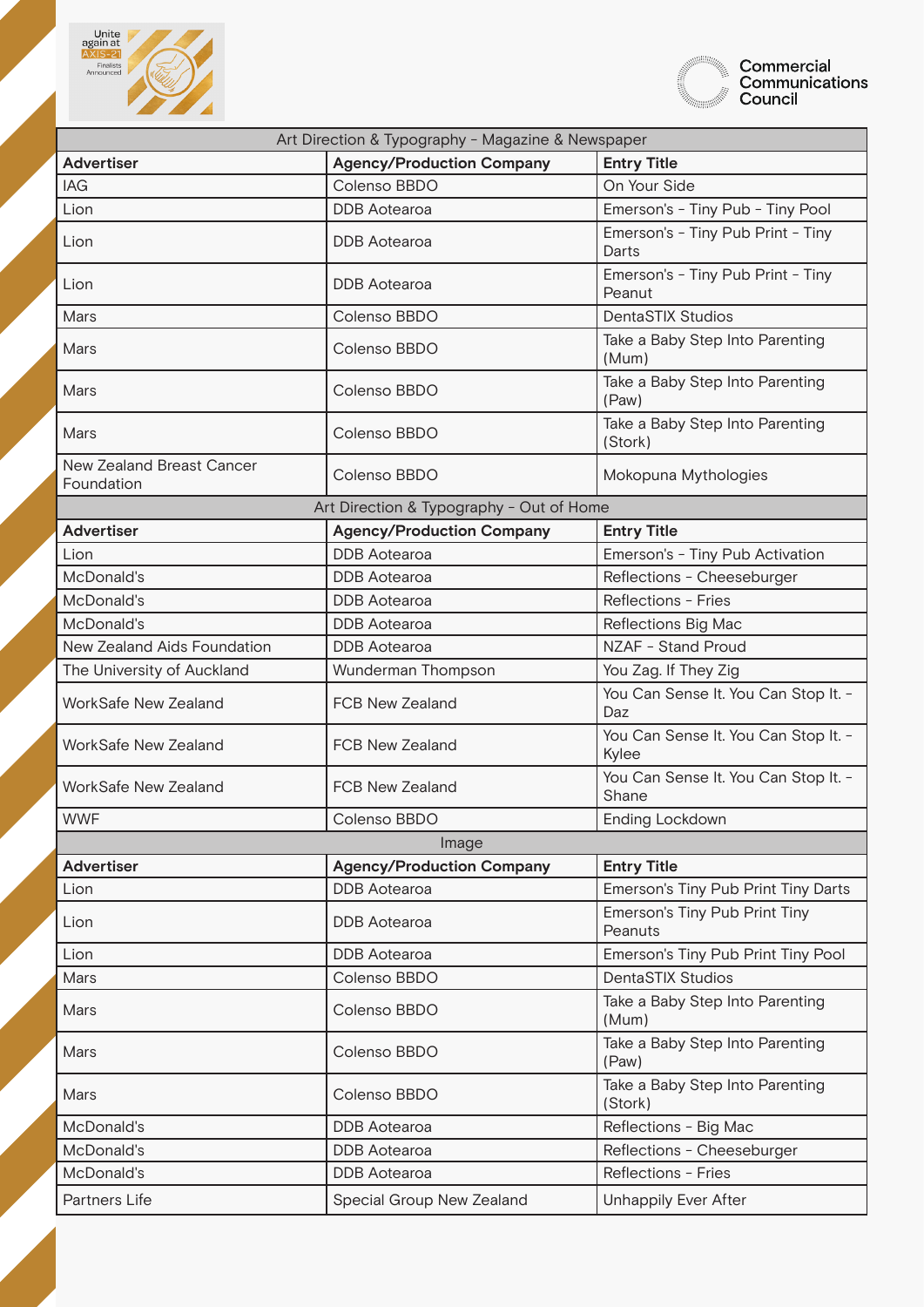



| Image cont.                            |                                      |                                               |
|----------------------------------------|--------------------------------------|-----------------------------------------------|
| <b>Tourism New Zealand</b>             | Special Group New Zealand            | Do Something New New Zealand                  |
| Toyota                                 | Saatchi & Saatchi                    | Yaris Made of Fun                             |
| Volkswagen                             | <b>DDB</b> Aotearoa                  | Transporter - Construction Men                |
| Volkswagen                             | <b>DDB</b> Aotearoa                  | Transporter - Jerry's Fireworks               |
| Volkswagen                             | <b>DDB</b> Aotearoa                  | Transporter Vegan Meal Co                     |
| WorkSafe New Zealand                   | <b>FCB New Zealand</b>               | You Can Sense It. You Can Stop It. -<br>Daz   |
| <b>WorkSafe New Zealand</b>            | <b>FCB New Zealand</b>               | You Can Sense It. You Can Stop It. -<br>Kylee |
| <b>WorkSafe New Zealand</b>            | <b>FCB New Zealand</b>               | You Can Sense It. You Can Stop It. -<br>Shane |
|                                        | <b>DIGITAL CRAFT</b>                 |                                               |
|                                        | <b>Digital Copywriting</b>           |                                               |
| <b>Advertiser</b>                      | <b>Agency/Production Company</b>     | <b>Entry Title</b>                            |
| New Zealand Human Rights<br>Commission | Clemenger BBDO                       | Voice of Racism                               |
| New Zealand Government                 | <b>Motion Sickness</b>               | The Eggplant                                  |
| PAK'nSAVE                              | <b>FCB New Zealand</b>               | Instickman                                    |
|                                        | Digital Art Direction & Typography   |                                               |
| <b>Advertiser</b>                      | <b>Agency/Production Company</b>     | <b>Entry Title</b>                            |
| <b>IAG</b>                             | Colenso BBDO                         | Tally                                         |
| Tend                                   | YoungShand                           | Inner Monologue                               |
|                                        | Interface & Navigation               |                                               |
| <b>Advertiser</b>                      | <b>Agency/Production Company</b>     | <b>Entry Title</b>                            |
| Mars                                   | Colenso BBDO                         | My Hooman                                     |
| <b>User Experience</b>                 |                                      |                                               |
| <b>Advertiser</b>                      | <b>Agency/Production Company</b>     | <b>Entry Title</b>                            |
| <b>IAG</b>                             | Colenso BBDO                         | Tally                                         |
| Mars                                   | Colenso BBDO                         | <b>DentaSTIX Studios</b>                      |
| Mars                                   | Colenso BBDO                         | MyHooman                                      |
| New Zealand Human Rights<br>Commission | Assembly                             | Voice of Racism                               |
| Digital Use of Video                   |                                      |                                               |
| <b>Advertiser</b>                      | <b>Agency/Production Company</b>     | <b>Entry Title</b>                            |
| Mars                                   | Colenso BBDO                         | <b>DentaSTIX Studios</b>                      |
| New Zealand Human Rights<br>Commission | Clemenger BBDO                       | Voice of Racism                               |
| Skinny                                 | Colenso BBDO                         | Friend-vertising                              |
|                                        | Digital Use of Music or Sound Design |                                               |
| <b>Advertiser</b>                      | <b>Agency/Production Company</b>     | <b>Entry Title</b>                            |
| New Zealand Human Rights<br>Commission | Clemenger BBDO                       | Voice of Racism                               |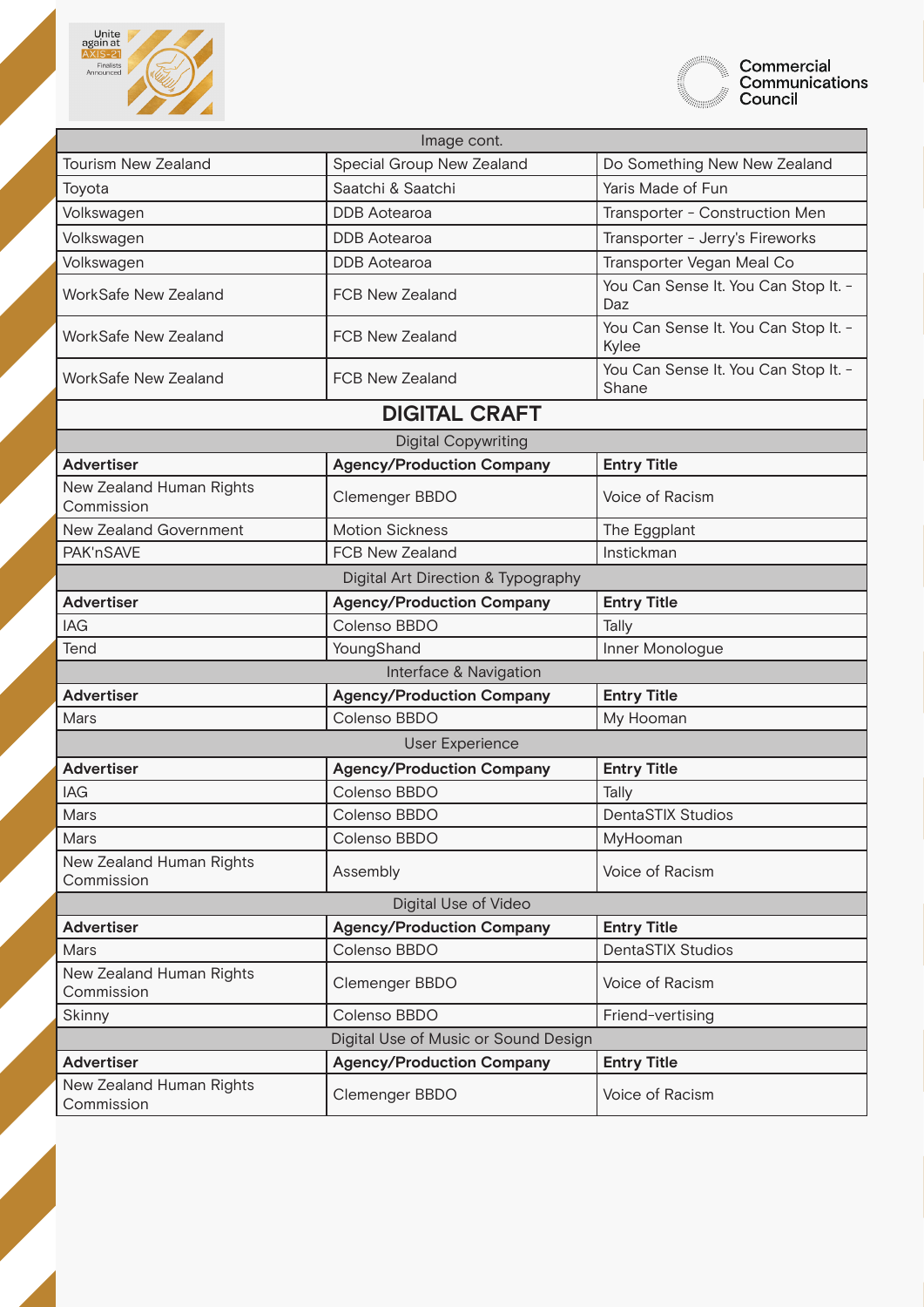



|                               | <b>OUT OF HOME</b>                  |                                                            |
|-------------------------------|-------------------------------------|------------------------------------------------------------|
|                               | <b>Standard Outdoor Advertising</b> |                                                            |
| <b>Advertiser</b>             | <b>Agency/Production Company</b>    | <b>Entry Title</b>                                         |
| Every Kiwi Vote Counts        | Special Group New Zealand           | Meddle in the New Zealand Election                         |
| Lion                          | <b>DDB</b> Aotearoa                 | Emerson's - Tiny Pub - Tiny Peanut                         |
| Lion                          | <b>DDB</b> Aotearoa                 | Emerson's - Tiny Pub - Tiny Pool                           |
| Lion                          | <b>DDB</b> Aotearoa                 | Emerson's - Tiny Pub Tiny Darts                            |
| Lotto New Zealand             | <b>DDB</b> Aotearoa                 | Commas - Cars                                              |
| Lotto New Zealand             | <b>DDB</b> Aotearoa                 | Commas - Souvenirs                                         |
| Lotto New Zealand             | <b>DDB</b> Aotearoa                 | Commas - Art                                               |
| Mars                          | Colenso BBDO                        | Take a Baby Step Into Parenting<br>(Mum)                   |
| Mars                          | Colenso BBDO                        | Take a Baby Step Into Parenting<br>(Paw)                   |
| Mars                          | Colenso BBDO                        | Take a Baby Step Into Parenting<br>(Stork)                 |
| McDonald's                    | <b>DDB</b> Aotearoa                 | Reflections - Big Mac                                      |
| McDonald's                    | <b>DDB</b> Aotearoa                 | Reflections - Cheeseburger                                 |
| McDonald's                    | <b>DDB</b> Aotearoa                 | Reflections - Fries                                        |
| New Zealand Government        | Clemenger BBDO                      | Unite Against COVID-19: Be kind                            |
| New Zealand Government        | Clemenger BBDO                      | Unite Against COVID-19: Cough or<br>sneeze into your elbow |
| New Zealand Government        | Clemenger BBDO                      | Unite Against COVID-19: Stay home<br>if you are sick       |
| <b>New Zealand Government</b> | Clemenger BBDO                      | Unite Against COVID-19: Wash your<br>hands                 |
| Spark                         | Colenso BBDO                        | <b>Kupu Stories</b>                                        |
| Spark                         | Colenso BBDO                        | <b>Kupu Stories</b>                                        |
| Spark                         | Colenso BBDO                        | <b>Kupu Stories</b>                                        |
| WorkSafe New Zealand          | <b>FCB New Zealand</b>              | You Can Sense It. You Can Stop It. -<br>Daz                |
| WorkSafe New Zealand          | <b>FCB New Zealand</b>              | You Can Sense It. You Can Stop It. -<br>Kylee              |
| WorkSafe New Zealand          | <b>FCB New Zealand</b>              | You Can Sense It. You Can Stop It. -<br>Shane              |
|                               | Special Build Outdoor               |                                                            |
| <b>Advertiser</b>             | <b>Agency/Production Company</b>    | <b>Entry Title</b>                                         |
| 2Degrees                      | <b>TBWA</b>                         | Broadband                                                  |
| ASB                           | dentsu                              | <b>Borrow Eden Park</b>                                    |
|                               | Non Traditional Outdoor             |                                                            |
| <b>Advertiser</b>             | <b>Agency/Production Company</b>    | <b>Entry Title</b>                                         |
| <b>ASB</b>                    | dentsu                              | <b>Borrow Eden Park</b>                                    |
| <b>ASB</b>                    | dentsu                              | <b>Essential Thanks</b>                                    |
| <b>Kiwi Property</b>          | 99                                  | Envy Installation                                          |
| Lion                          | <b>DDB</b> Aotearoa                 | Emerson's - Tiny Pub Activation                            |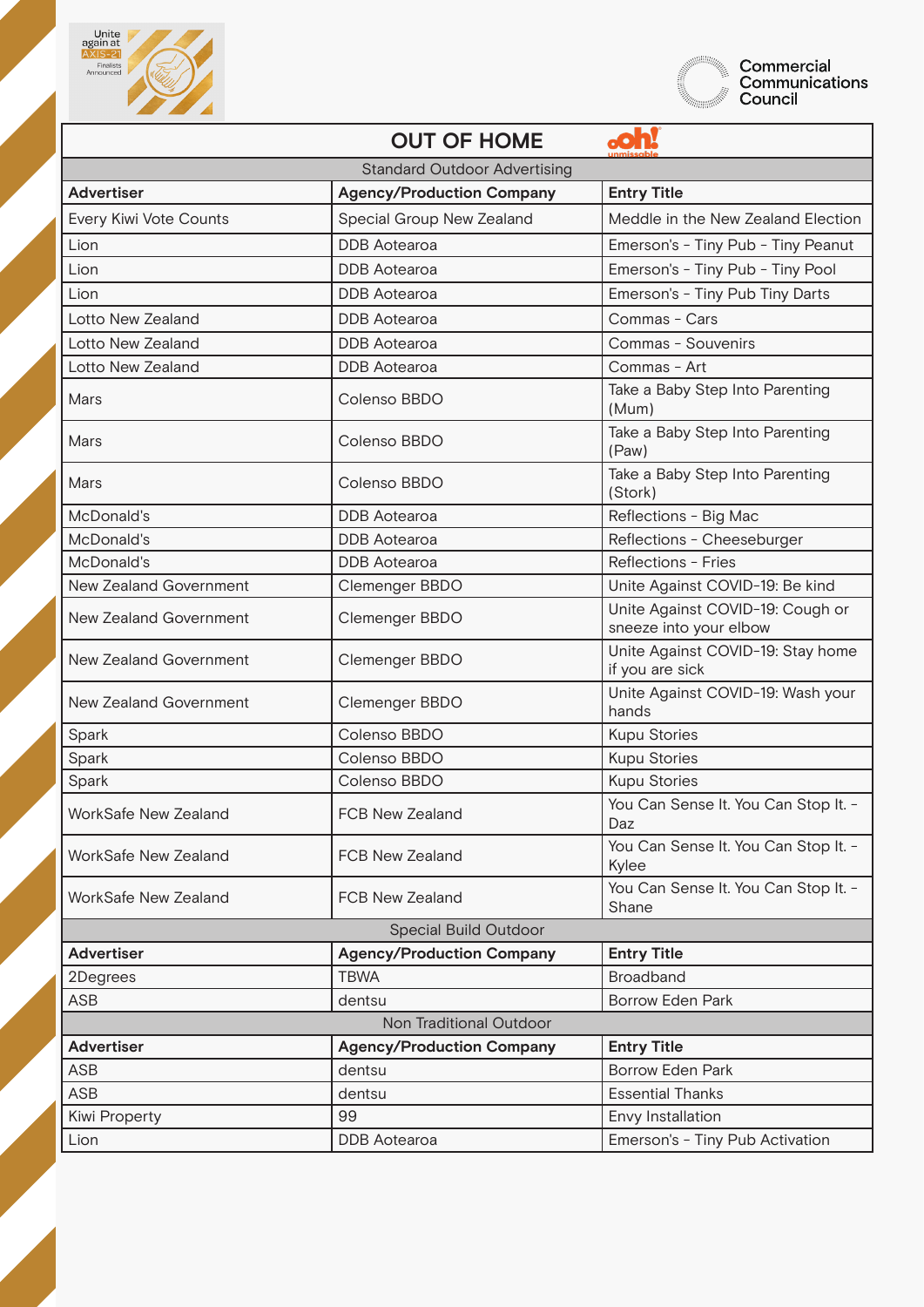



| Interactive Outdoor                              |                                             |                                         |
|--------------------------------------------------|---------------------------------------------|-----------------------------------------|
| <b>Advertiser</b>                                | <b>Agency/Production Company</b>            | <b>Entry Title</b>                      |
| <b>ASB</b>                                       | dentsu                                      | <b>Essential Thanks</b>                 |
| <b>Kiwi Property</b>                             | 99                                          | Envy Installation                       |
|                                                  | <b>Transit</b>                              |                                         |
| <b>Advertiser</b>                                | <b>Agency/Production Company</b>            | <b>Entry Title</b>                      |
| Toyota                                           | Saatchi & Saatchi                           | Hilux Unbreakable Bond                  |
|                                                  | Out of Home Campaign                        |                                         |
| <b>ASB</b>                                       | dentsu                                      | <b>Borrow The All Blacks</b>            |
| <b>ASB</b>                                       | dentsu                                      | <b>Essential Thanks</b>                 |
| LegaSea                                          | Special Group New Zealand                   | <b>Rescue Fish</b>                      |
| Lion                                             | <b>DDB</b> Aotearoa                         | Emerson's - Tiny Pub campaign           |
| Lotto New Zealand                                | <b>DDB</b> Aotearoa                         | Commas                                  |
| Mars                                             | Colenso BBDO                                | Take a Baby Step Into Parenting         |
| McDonald's                                       | <b>DDB</b> Aotearoa                         | McDonald's Reflections                  |
| New Zealand Government                           | Clemenger BBDO                              | Unite Against COVID-19                  |
| <b>NZME</b>                                      | Pitchblack Partners/Jet Black<br>Production | <b>LIVE NOW</b>                         |
| Skinny                                           | Colenso BBDO                                | Friend-vertising                        |
| Spark                                            | Colenso BBDO                                | <b>Kupu Stories</b>                     |
| <b>Tourism New Zealand</b>                       | Special Group New Zealand                   | Do Something New New Zealand            |
| Toyota                                           | Saatchi & Saatchi                           | Hilux Unbreakable Bond                  |
| Women's Work Female<br>Photographers of the AIPA | Saatchi & Saatchi                           | Feel the Female Gaze                    |
| WorkSafe New Zealand                             | FCB New Zealand                             | You Can Sense It. You Can Stop It.      |
|                                                  | <b>MAGAZINE &amp; NEWSPAPER</b>             |                                         |
|                                                  | Magazine                                    |                                         |
| <b>Advertiser</b>                                | <b>Agency/Production Company</b>            | <b>Entry Title</b>                      |
| Mars                                             | Colenso BBDO                                | Take a Baby Step Into Parenting (Mum)   |
| Mars                                             | Colenso BBDO                                | Take a Baby Step Into Parenting (Paw)   |
| Mars                                             | Colenso BBDO                                | Take a Baby Step Into Parenting (Stork) |
| Volkswagen                                       | <b>DDB</b> Aotearoa                         | Transporter - Construction Men          |
| Volkswagen                                       | <b>DDB</b> Aotearoa                         | Transporter - Jerry's Fireworks         |
| Volkswagen                                       | <b>DDB</b> Aotearoa                         | Transporter Vegan Meal Co               |
| Magazine Campaign                                |                                             |                                         |
| <b>Advertiser</b>                                | <b>Agency/Production Company</b>            | <b>Entry Title</b>                      |
| Mars                                             | Colenso BBDO                                | <b>DentaSTIX Studios</b>                |
| Mars                                             | Colenso BBDO                                | Take a Baby Step Into Parenting         |
| Volkswagen                                       | <b>DDB</b> Aotearoa                         | Transporter                             |
| Newspaper                                        |                                             |                                         |
| <b>Advertiser</b>                                | <b>Agency/Production Company</b>            | <b>Entry Title</b>                      |
| <b>ASB</b>                                       | dentsu                                      | <b>Borrow Eden Park</b>                 |
| Lion                                             | <b>DDB</b> Aotearoa                         | Emerson's - Tiny Pub - Tiny Darts       |
| Lion                                             | <b>DDB</b> Aotearoa                         | Emerson's - Tiny Pub - Tiny Peanuts     |
| Lion                                             | <b>DDB</b> Aotearoa                         | Emerson's - Tiny Pub - Tiny Pool        |
| Netsafe                                          | <b>Motion Sickness</b>                      | Your News Bulletin                      |
| Volkswagen                                       | <b>DDB</b> Aotearoa                         | Patents - Meetings                      |
| Volkswagen                                       | <b>DDB</b> Aotearoa                         | Patents - Movies                        |
| Volkswagen                                       | <b>DDB</b> Aotearoa                         | Patents - Talking Car                   |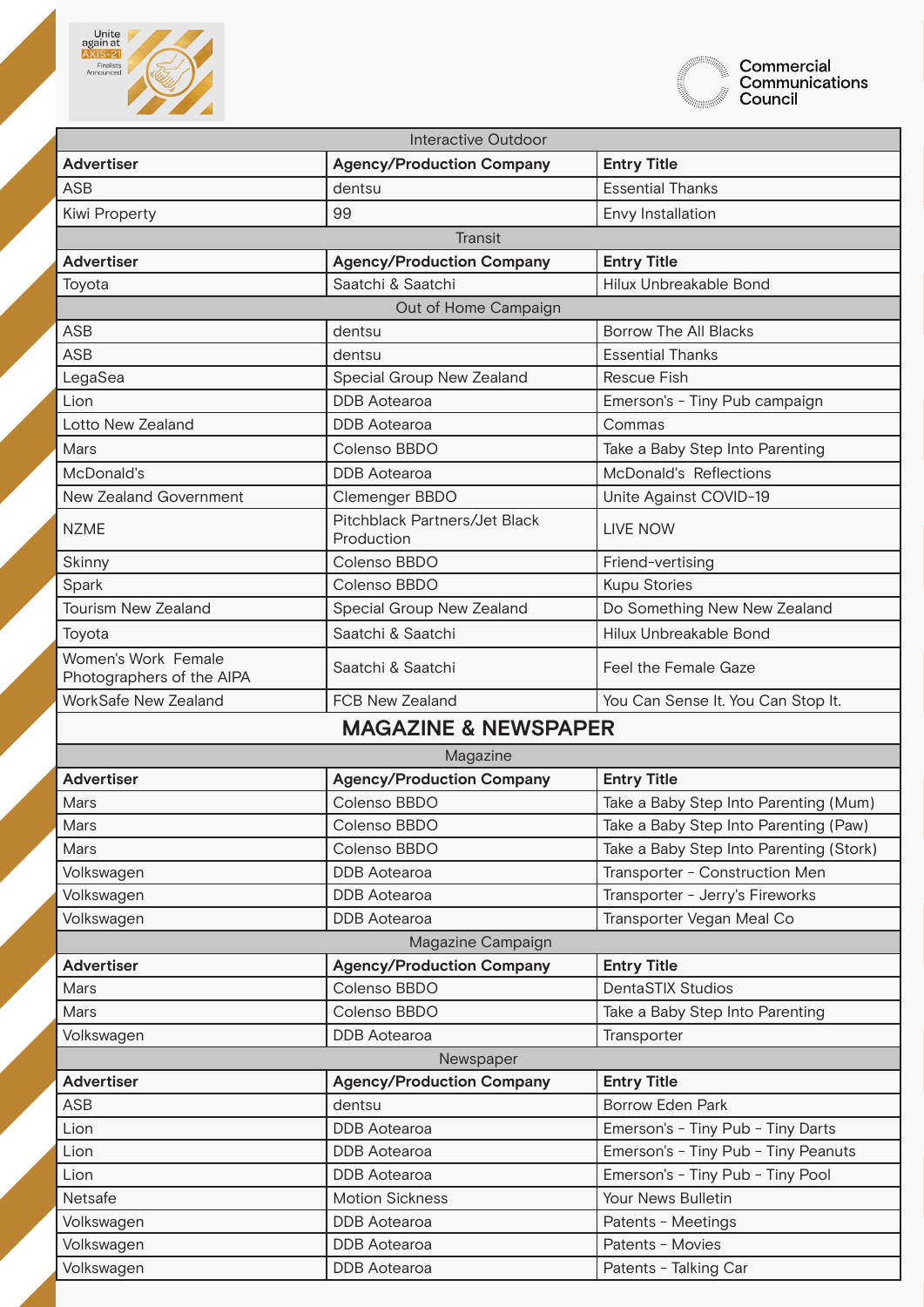



| Newspaper Campaign                                  |                                             |                                    |
|-----------------------------------------------------|---------------------------------------------|------------------------------------|
| <b>Advertiser</b>                                   | <b>Agency/Production Company</b>            | <b>Entry Title</b>                 |
| <b>IAG</b>                                          | Colenso BBDO                                | On Your Side                       |
| Lion                                                | <b>DDB</b> Aotearoa                         | Emerson's - Tiny Pub Print         |
| Volkswagen                                          | <b>DDB</b> Aotearoa                         | Patents                            |
|                                                     | Innovation in Print                         |                                    |
| <b>Advertiser</b>                                   | <b>Agency/Production Company</b>            | <b>Entry Title</b>                 |
| <b>Kiwi Property</b>                                | 99                                          | Envy Installation                  |
|                                                     | <b>DIRECT MARKETING</b>                     |                                    |
|                                                     | <b>Direct Physical</b>                      |                                    |
| <b>Advertiser</b>                                   | Agency/Production Company                   | <b>Entry Title</b>                 |
| Part Time Rangers                                   | Pitchblack Partners/Jet Black<br>Production | Lil' Rhino                         |
| Media Design School                                 | Freelance                                   | MDS End of Year Show Invite 2020   |
|                                                     | <b>Direct Digital</b>                       |                                    |
| <b>Advertiser</b>                                   | <b>Agency/Production Company</b>            | <b>Entry Title</b>                 |
| <b>ASB</b>                                          | dentsu                                      | <b>Borrow The All Blacks</b>       |
| <b>BMW</b>                                          | Colenso BBDO                                | Lockdown                           |
| Electoral Commission   Te Kaitiaki<br>Take KÅ whiri | <b>VMLY&amp;R</b>                           | <b>Vote Ghost</b>                  |
| Every Kiwi Vote Counts                              | Special Group New Zealand                   | Meddle in the New Zealand Election |
| <b>IAG</b>                                          | Colenso BBDO                                | Tally                              |
| Mars                                                | Colenso BBDO                                | <b>DentaSTIX Studios</b>           |
| New Zealand Human Rights<br>Commission              | Clemenger BBDO                              | Voice of Racism                    |
| Skinny                                              | Colenso BBDO                                | Friend-vertising                   |
|                                                     | <b>Direct Broadcast</b>                     |                                    |
| <b>Advertiser</b>                                   | <b>Agency/Production Company</b>            | <b>Entry Title</b>                 |
| 2Degrees                                            | <b>TBWA</b>                                 | Broadband                          |
| 2Degrees                                            | <b>TBWA</b>                                 | Christmas Campaign                 |
| Electoral Commission   Te Kaitiaki<br>Take KÅ whiri | <b>VMLY&amp;R</b>                           | Vote Ghost                         |
| Skinny                                              | Colenso BBDO                                | Friend-vertising                   |
| Creative Use of Data in Direct                      |                                             |                                    |
| <b>Advertiser</b>                                   | <b>Agency/Production Company</b>            | <b>Entry Title</b>                 |
| <b>IAG</b>                                          | Colenso BBDO                                | Tally                              |
| New Zealand Human Rights<br>Commission              | Clemenger BBDO                              | Voice of Racism                    |
| Direct Campaign                                     |                                             |                                    |
| <b>Advertiser</b>                                   | <b>Agency/Production Company</b>            | <b>Entry Title</b>                 |
| 2Degrees                                            | <b>TBWA</b>                                 | Broadband                          |
| Every Kiwi Vote Counts                              | Special Group New Zealand                   | Meddle in the New Zealand Election |
| IAG                                                 | Colenso BBDO                                | Tally                              |
| Lion                                                | <b>DDB</b> Aotearoa                         | Emerson's - Tiny Pub               |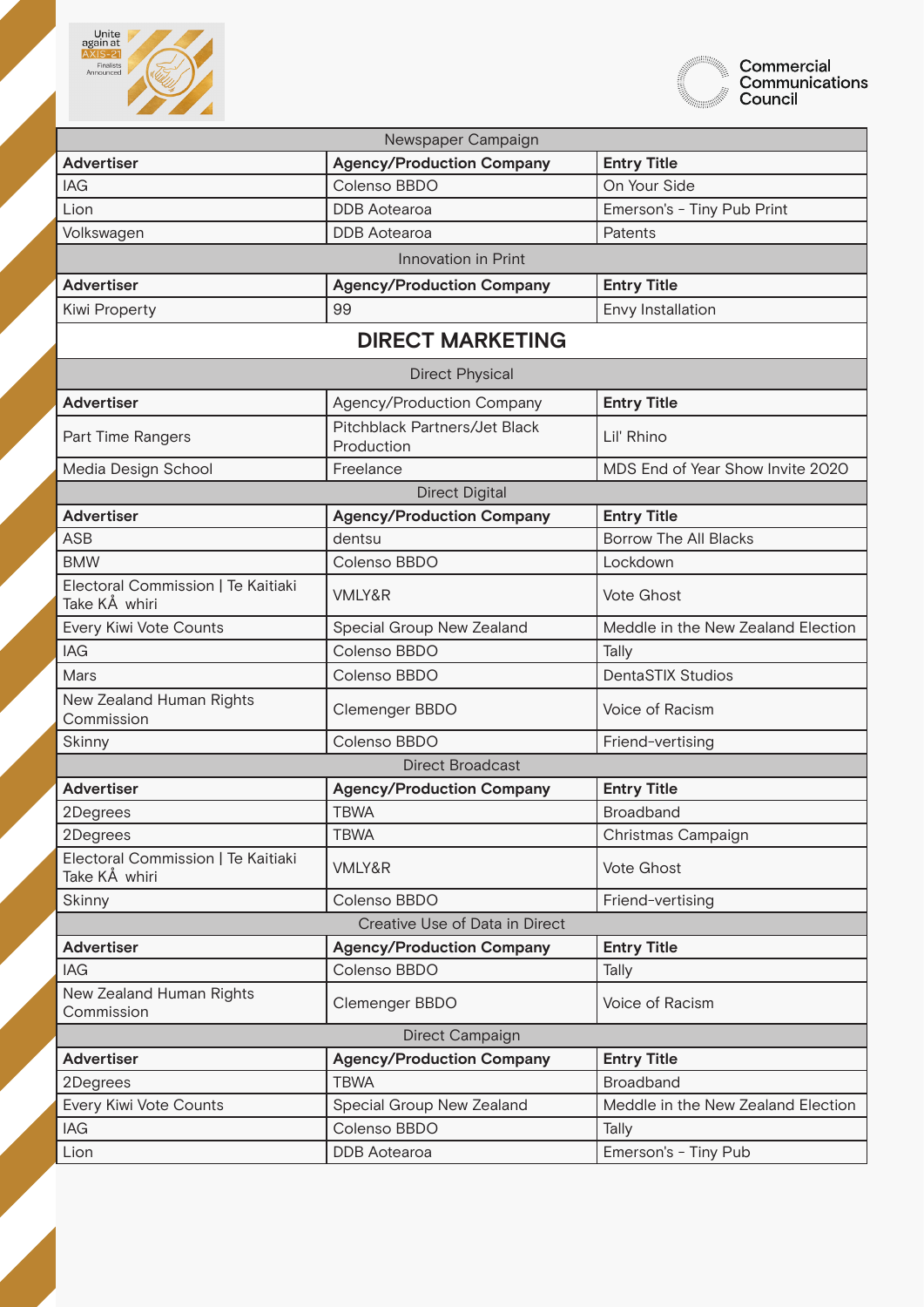



| Direct Campaign cont.      |                                                           |                                                               |
|----------------------------|-----------------------------------------------------------|---------------------------------------------------------------|
| Mars                       | Colenso BBDO                                              | <b>DentaSTIX Studios</b>                                      |
| New Zealand Government     | Clemenger BBDO                                            | Unite Against COVID-19                                        |
| New Zealand Government     | <b>Motion Sickness</b>                                    | Keep It Real Online                                           |
| Oceania Healthcare         | YoungShand                                                | In Their Shoes                                                |
| Skinny                     | Colenso BBDO                                              | Friend-vertising                                              |
| <b>Tourism New Zealand</b> | Special Group New Zealand                                 | Do Something New, New Zealand                                 |
| <b>Tourism New Zealand</b> | Special Group New Zealand                                 | Messages from New Zealand                                     |
|                            | <b>PR, BRAND EXPERIENCE &amp; ACTIVATION</b>              |                                                               |
|                            | <b>Brand Experience &amp; Activation</b>                  |                                                               |
| <b>Advertiser</b>          | <b>Agency/Production Company</b>                          | <b>Entry Title</b>                                            |
| <b>ASB</b>                 | dentsu                                                    | <b>Borrow Eden Park</b>                                       |
| Lion                       | <b>DDB</b> Aotearoa                                       | Emerson's - Tiny Pub                                          |
| Mars                       | Colenso BBDO                                              | <b>DentaSTIX Studios</b>                                      |
| New Zealand Government     | Colenso BBDO & Clemenger BBDO,<br>Wellington              | Unstoppable Summer: A COVID-19<br>public service announcement |
|                            | Integrated Campaign Lead by Brand Experience & Activation |                                                               |
| <b>Advertiser</b>          | <b>Agency/Production Company</b>                          | <b>Entry Title</b>                                            |
| 2Degrees                   | <b>TBWA</b>                                               | Broadband                                                     |
| <b>ASB</b>                 | dentsu                                                    | <b>Borrow Eden Park</b>                                       |
| <b>ASB</b>                 | dentsu                                                    | <b>Borrow The All Blacks</b>                                  |
| Lion                       | <b>DDB</b> Aotearoa                                       | Emerson's - Tiny Pub                                          |
| Mars                       | Colenso BBDO                                              | <b>DentaSTIX Studios</b>                                      |
| Skinny                     | Colenso BBDO                                              | Friend-vertising                                              |
|                            | <b>PR</b>                                                 |                                                               |
| <b>Advertiser</b>          | <b>Agency/Production Company</b>                          | <b>Entry Title</b>                                            |
| Accor                      | <b>DDB</b> Aotearoa                                       | Thanks from Isolation                                         |
| <b>ASB</b>                 | dentsu                                                    | <b>Borrow Eden Park</b>                                       |
| New Zealand Government     | Colenso BBDO & Clemenger BBDO,<br>Wellington              | Unstoppable Summer: A COVID-19<br>public service announcement |
| PR Social & Digital        |                                                           |                                                               |
| <b>Advertiser</b>          | <b>Agency/Production Company</b>                          | <b>Entry Title</b>                                            |
| <b>ASB</b>                 | dentsu                                                    | <b>Borrow Eden Park</b>                                       |
| <b>ASB</b>                 | dentsu                                                    | <b>Borrow The All Blacks</b>                                  |
| <b>ASB</b>                 | dentsu                                                    | <b>Essential Thanks</b>                                       |
| Every Kiwi Vote Counts     | Special Group New Zealand                                 | Meddle in the New Zealand Election                            |
| PR Campaign                |                                                           |                                                               |
| <b>Advertiser</b>          | <b>Agency/Production Company</b>                          | <b>Entry Title</b>                                            |
| Accor                      | <b>DDB</b> Aotearoa                                       | Thanks from Isolation                                         |
| ASB                        | dentsu                                                    | <b>Borrow Eden Park</b>                                       |
| EcoStore                   | <b>DDB</b> Aotearoa                                       | Permanent Bottle Recall                                       |
| Lion                       | <b>DDB</b> Aotearoa                                       | Emerson's - Tiny Pub                                          |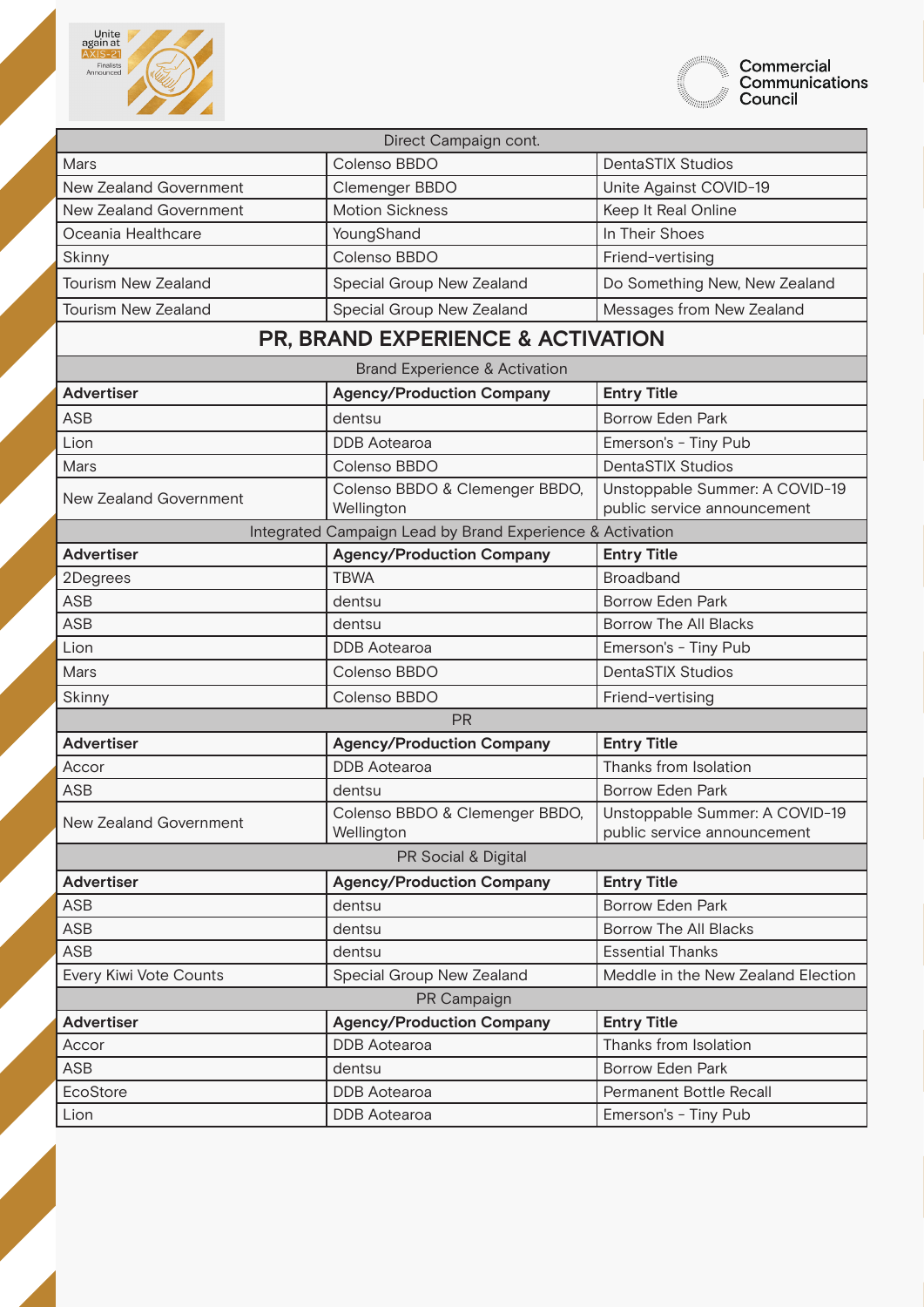



| <b>DESIGN</b>                           |                                               |                                    |
|-----------------------------------------|-----------------------------------------------|------------------------------------|
| Design 360                              |                                               |                                    |
| <b>Advertiser</b>                       | <b>Agency/Production Company</b>              | <b>Entry Title</b>                 |
| Citizen                                 | Special Group New Zealand                     | Citizen Beer                       |
| Every Kiwi Vote Counts                  | Special Group New Zealand                     | Meddle in the New Zealand Election |
| Jarden                                  | <b>DDB</b> Aotearoa                           | Jarden - Brand Lauch               |
| New Zealand Government                  | Clemenger BBDO                                | Unite Against COVID-19             |
| Rua Bioscience                          | Special Group New Zealand                     | Rua Bioscience                     |
|                                         | Product Design - Tech                         |                                    |
| <b>Advertiser</b>                       | <b>Agency/Production Company</b>              | <b>Entry Title</b>                 |
| Mars                                    | Colenso BBDO                                  | <b>DentaSTIX Studios</b>           |
| Mars                                    | Colenso BBDO                                  | MyHooman                           |
|                                         | Product Design - Non Tech                     |                                    |
| <b>Advertiser</b>                       | <b>Agency/Production Company</b>              | <b>Entry Title</b>                 |
| Part Time Rangers                       | Pitchblack Partners/Jet Black<br>Production   | Kiwi Rangers Come Out At Night     |
| The Warehouse Group                     | The Warehouse Group                           | <b>Workplace Essentials</b>        |
|                                         | <b>Environmental Design</b>                   |                                    |
| <b>Advertiser</b>                       | <b>Agency/Production Company</b>              | <b>Entry Title</b>                 |
| Lion                                    | <b>DDB</b> Aotearoa                           | Emerson's - Tiny Pub               |
| Kiwibank                                | 99                                            | Sustainable Signage                |
|                                         | <b>Experience Design</b>                      |                                    |
| <b>Advertiser</b>                       | <b>Agency/Production Company</b>              | <b>Entry Title</b>                 |
| <b>IAG</b>                              | Colenso BBDO                                  | Tally                              |
| Lion                                    | <b>DDB</b> Aotearoa                           | Emerson's - Tiny Pub               |
| Mars                                    | Colenso BBDO                                  | <b>DentaSTIX Studios</b>           |
| New Zealand Human Rights<br>Commission  | Clemenger BBDO                                | Voice of Racism                    |
|                                         | Publication and Magazine Design               |                                    |
| <b>Advertiser</b>                       | <b>Agency/Production Company</b>              | <b>Entry Title</b>                 |
| <b>Kiwi Property</b>                    | 99                                            | Envy Installation                  |
| <b>CHARITY</b>                          |                                               |                                    |
|                                         | Charity - Magazine & Newspaper or Out of Home |                                    |
| <b>Advertiser</b>                       | <b>Agency/Production Company</b>              | <b>Entry Title</b>                 |
| New Zealand Breast Cancer<br>Foundation | Colenso BBDO                                  | Mokopuna Mythologies               |
| <b>WWF</b>                              | Colenso BBDO                                  | <b>Ending Lockdown</b>             |
| Charity - Direct                        |                                               |                                    |
| <b>Advertiser</b>                       | <b>Agency/Production Company</b>              | <b>Entry Title</b>                 |
| KidsCan                                 | <b>DDB</b> Aotearoa                           | 19 for 19                          |
| KidsCan                                 | <b>DDB</b> Aotearoa                           | <b>Real Meals</b>                  |
| Charity - Digital or Screen             |                                               |                                    |
| <b>Advertiser</b>                       | <b>Agency/Production Company</b>              | <b>Entry Title</b>                 |
| KidsCan                                 | <b>DDB</b> Aotearoa                           | <b>Real Meals</b>                  |
| Refugees as Survivors New Zealand       | VMLY&R                                        | No refugees in New Zealand         |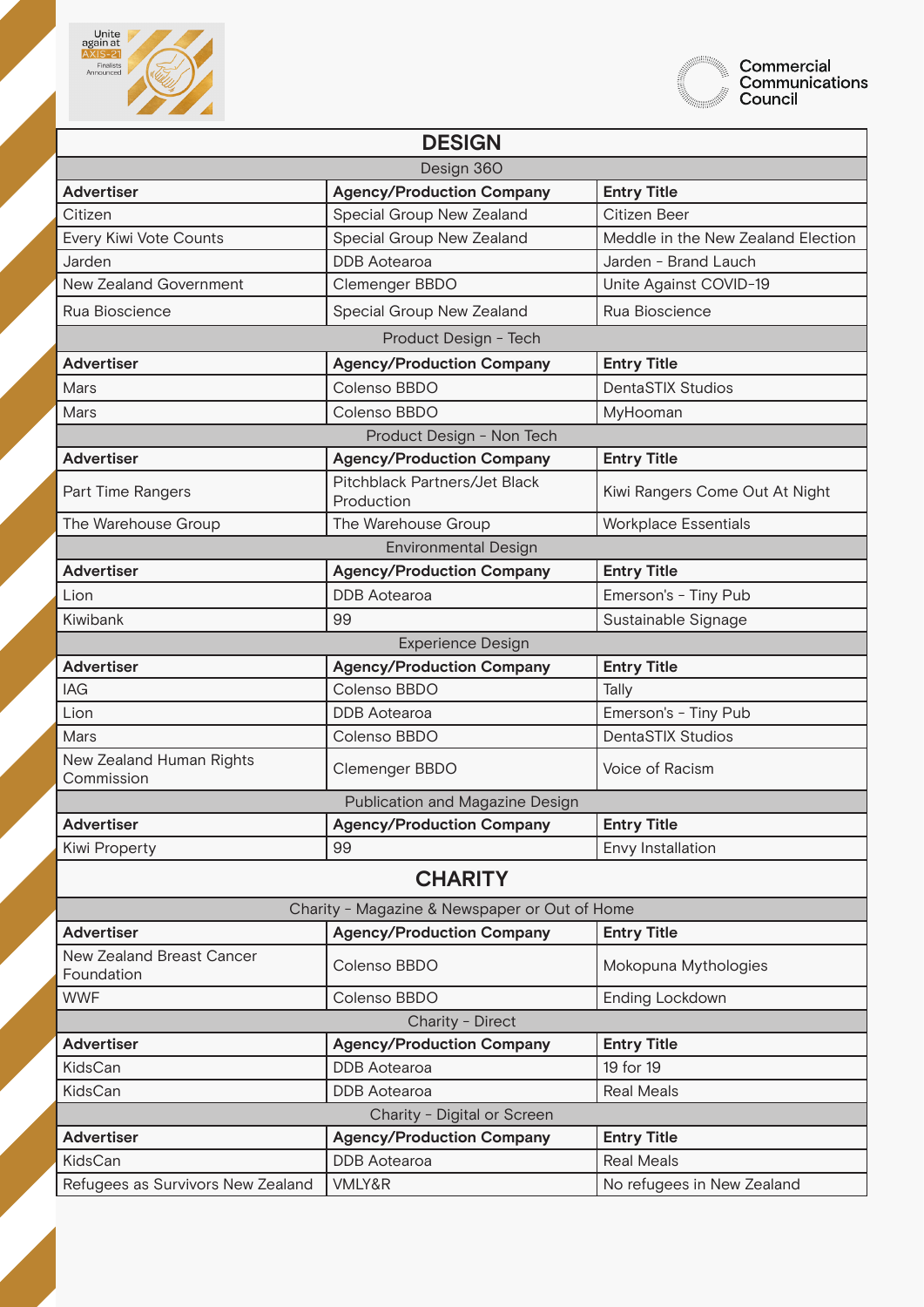



| <b>CHARITY</b>                              |                                  |                                         |
|---------------------------------------------|----------------------------------|-----------------------------------------|
| Charity - Social Media                      |                                  |                                         |
| <b>Advertiser</b>                           | <b>Agency/Production Company</b> | <b>Entry Title</b>                      |
| Refugees as Survivors New Zealand           | VMLY&R                           | No refugees in New Zealand              |
|                                             | Charity - Design                 |                                         |
| <b>Advertiser</b>                           | <b>Agency/Production Company</b> | <b>Entry Title</b>                      |
| <b>WWF</b>                                  | Colenso BBDO                     | Ending Lockdown                         |
|                                             | Charity - Campaign               |                                         |
| <b>Advertiser</b>                           | <b>Agency/Production Company</b> | <b>Entry Title</b>                      |
| KidsCan                                     | <b>DDB</b> Aotearoa              | <b>Real Meals</b>                       |
| New Zealand Aids Foundation                 | <b>DDB</b> Aotearoa              | NZAF - Stand Proud                      |
| The Returned Services Association<br>/LION  | <b>DDB</b> Aotearoa              | RSA/STEINLAGER - Anzac - Out of<br>Home |
|                                             | Charity - Creative Use of Media  |                                         |
| <b>Advertiser</b>                           | <b>Agency/Production Company</b> | <b>Entry Title</b>                      |
| <b>Autism New Zealand</b>                   | <b>DDB</b> Aotearoa              | <b>Toddler Driving test</b>             |
| KidsCan                                     | <b>DDB</b> Aotearoa              | <b>Real Meals</b>                       |
| The Returned Services Association<br>/ Lion | <b>DDB</b> Aotearoa              | RSA/Steinlager - Anzac                  |
|                                             | <b>DIGITAL &amp; INTERACTIVE</b> | <b>FACEBOOK</b>                         |
|                                             | Website                          |                                         |
| <b>Advertiser</b>                           | <b>Agency/Production Company</b> | <b>Entry Title</b>                      |
| Spark NZ                                    | 99                               | <b>Virtual Store</b>                    |
|                                             | Campaign Website                 |                                         |
| <b>Advertiser</b>                           | <b>Agency/Production Company</b> | <b>Entry Title</b>                      |
| EcoStore                                    | <b>DDB</b> Aotearoa              | <b>Permanent Bottle Recall</b>          |
| Every Kiwi Vote Counts                      | Special Group New Zealand        | Meddle in the New Zealand Election      |
| Mars                                        | Colenso BBDO                     | MyHooman                                |
| New Zealand Human Rights<br>Commission      | Clemenger BBDO                   | Voice of Racism                         |
|                                             | <b>Online Advertising</b>        |                                         |
| <b>Advertiser</b>                           | <b>Agency/Production Company</b> | <b>Entry Title</b>                      |
| ASB                                         | dentsu                           | <b>Borrow The All Blacks</b>            |
|                                             | Social Media Campaigns           |                                         |
| <b>Advertiser</b>                           | <b>Agency/Production Company</b> | <b>Entry Title</b>                      |
| 2Degrees                                    | <b>TBWA</b>                      | <b>Broadband</b>                        |
| <b>ASB</b>                                  | dentsu                           | <b>Essential Thanks</b>                 |
| <b>BMW</b>                                  | Colenso BBDO                     | Lockdown                                |
| <b>Bumble</b>                               | Eight                            | Girls will be Girls                     |
| Every Kiwi Vote Counts                      | Special Group New Zealand        | Meddle in the New Zealand Election      |
| <b>Hellers</b>                              | YoungShand                       | The Daily Meat Up                       |
| <b>KFC</b>                                  | <b>Stanley St</b>                | Chicken Milk                            |
| Skinny                                      | Colenso BBDO                     | Friend-vertising                        |
| <b>State</b>                                | Colenso BBDO                     | <b>Destruction Distraction</b>          |
| <b>Tourism New Zealand</b>                  | Special Group New Zealand        | <b>Good Morning World</b>               |
| Tourism New Zealand                         | Special Group New Zealand        | Messages from New Zealand               |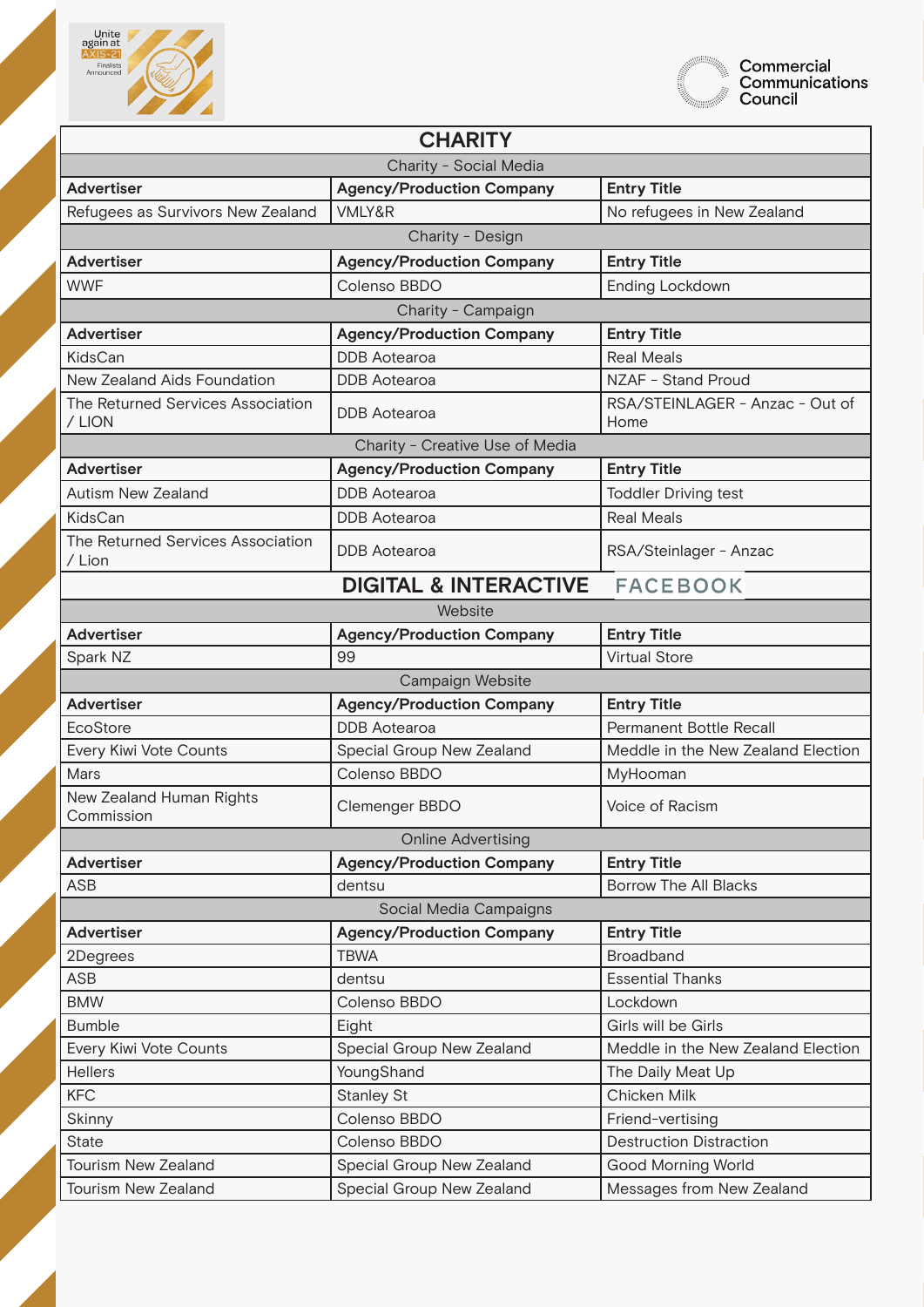



| Influencer                             |                                             |                                                |
|----------------------------------------|---------------------------------------------|------------------------------------------------|
| <b>Advertiser</b>                      | <b>Agency/Production Company</b>            | <b>Entry Title</b>                             |
| 2Degrees                               | <b>TBWA</b>                                 | <b>Broadband</b>                               |
| <b>ASB</b>                             | dentsu                                      | <b>Borrow The All Blacks</b>                   |
| <b>Hellers</b>                         | YoungShand                                  | The Daily Meat Up                              |
| PAK'nSAVE                              | FCB New Zealand                             | Instickman                                     |
| Skinny                                 | Colenso BBDO                                | Friend-vertising                               |
| <b>Tourism New Zealand</b>             | Special Group New Zealand                   | <b>Good Morning World</b>                      |
|                                        | Mobile                                      |                                                |
| <b>Advertiser</b>                      | <b>Agency/Production Company</b>            | <b>Entry Title</b>                             |
| Mars                                   | Colenso BBDO                                | <b>DentaSTIX Studios</b>                       |
| Mars                                   | Colenso BBDO                                | MyHooman                                       |
|                                        | Digital and Interactive Campaign            |                                                |
| <b>Advertiser</b>                      | <b>Agency/Production Company</b>            | <b>Entry Title</b>                             |
| <b>ASB</b>                             | dentsu                                      | <b>Borrow The All Blacks</b>                   |
| Every Kiwi Vote Counts                 | Special Group New Zealand                   | Meddle in the New Zealand Election             |
| Mars                                   | Colenso BBDO                                | <b>DentaSTIX Studios</b>                       |
| New Zealand Human Rights<br>Commission | Clemenger BBDO                              | Voice of Racism                                |
| Tend                                   | YoungShand                                  | Inner Monologue                                |
| <b>Tourism New Zealand</b>             | Special Group New Zealand                   | <b>Good Morning World</b>                      |
|                                        | <b>Tech Driven Creative</b>                 |                                                |
| <b>Advertiser</b>                      | <b>Agency/Production Company</b>            | <b>Entry Title</b>                             |
| Mars                                   | Colenso BBDO                                | <b>DentaSTIX Studios</b>                       |
| Mars                                   | Colenso BBDO                                | MyHooman                                       |
|                                        | <b>FILM &amp; VIDEO</b>                     | tvnz                                           |
|                                        | TV, Cinema or Online 30' or Below - Single  |                                                |
| <b>Advertiser</b>                      | <b>Agency/Production Company</b>            | <b>Entry Title</b>                             |
| <b>ASB</b>                             | dentsu                                      | <b>ASB Brand Launch</b>                        |
| <b>ASB</b>                             | dentsu                                      | <b>Borrow The All Blacks</b>                   |
| <b>ASB</b>                             | dentsu                                      | <b>Girl With The Cold Feet</b>                 |
| <b>ASB</b>                             | dentsu                                      | Modern Day Hunter                              |
| <b>Burger King</b>                     | Pitchblack Partners/Jet Black<br>Production | <b>Big King XL</b>                             |
| IAG                                    | Colenso BBDO                                | On Your Side (Post)                            |
| IAG                                    | Colenso BBDO                                | On Your Side (Tap)                             |
| IAG                                    | Colenso BBDO                                | On Your Side (TV)                              |
| Mars                                   | Colenso BBDO                                | Take a Baby Step Into Parenting<br>(Hose)      |
| Mars                                   | Colenso BBDO                                | Take a Baby Step Into Parenting<br>(Nightclub) |
| Mars                                   | Colenso BBDO                                | Take a Baby Step Into Parenting<br>(Park)      |
| McDonald's                             | <b>DDB</b> Aotearoa                         | Summer                                         |
| McDonald's                             | <b>DDB</b> Aotearoa                         | Return of the Mac                              |
| Nestlé                                 | Saatchi & Saatchi                           | Original Kiwi Dip: Cricket                     |
| Nestlé                                 | Saatchi & Saatchi                           | Original Kiwi Dip: OE                          |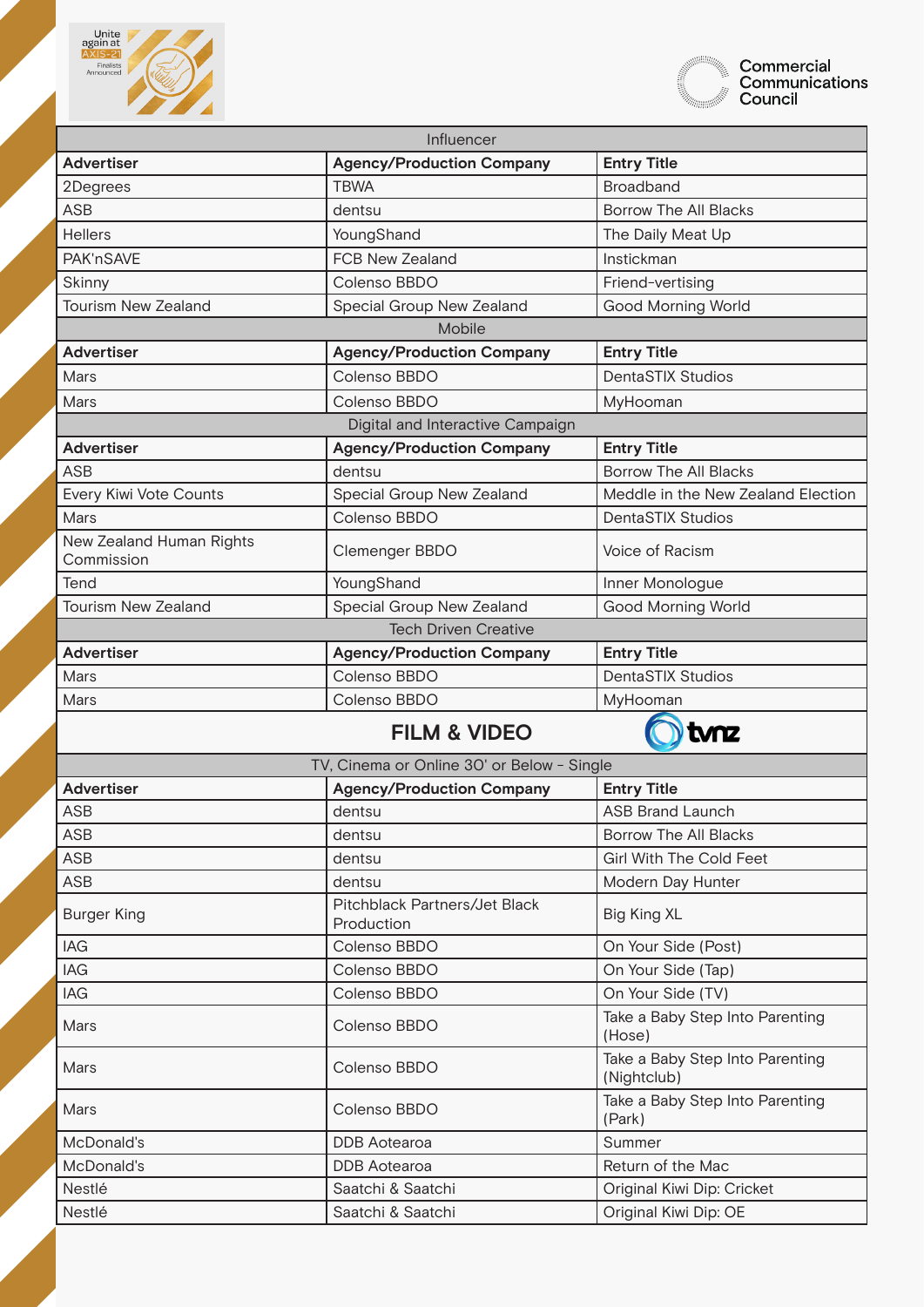



| TV, Cinema or Online 30' or Below - Single cont. |                                                        |                                            |
|--------------------------------------------------|--------------------------------------------------------|--------------------------------------------|
| Nestlé                                           | Saatchi & Saatchi                                      | Original Kiwi Dip: Stewart                 |
| Nestlé                                           | Saatchi & Saatchi                                      | Original Kiwi Dip: Wrong Song              |
| New Zealand Electoral Commission                 | Eight                                                  | Electoral Commission - Vote Ghost          |
| <b>SKY</b>                                       | <b>DDB</b> Aotearoa                                    | Sky Sport - Press Conferences -<br>Dana    |
| <b>SKY</b>                                       | <b>DDB</b> Aotearoa                                    | Sky Sport - Press Conferences -<br>Hansen  |
| <b>SKY</b>                                       | <b>DDB</b> Aotearoa                                    | Sky Sport - Press Conferences -<br>Kearney |
| <b>SKY</b>                                       | <b>DDB</b> Aotearoa                                    | Sky Sport - Press Conferences -<br>Lebron  |
| Spark                                            | Colenso BBDO                                           | <b>Kupu Stories</b>                        |
| Vodafone                                         | <b>DDB</b> Aotearoa                                    | Vodafone Chicken Knight                    |
|                                                  | TV, Cinema or Online 30' or Below - Campaign           |                                            |
| <b>Advertiser</b>                                | <b>Agency/Production Company</b>                       | <b>Entry Title</b>                         |
| <b>ASB</b>                                       | dentsu                                                 | Everyday Banking                           |
| <b>ASB</b>                                       | dentsu                                                 | Home Loans                                 |
| <b>ASB</b>                                       | dentsu                                                 | <b>Borrow The All Blacks</b>               |
| Every Kiwi Vote Counts                           | Special Group New Zealand                              | Meddle in the New Zealand Election         |
| Mars                                             | Colenso BBDO                                           | Take a Baby Step Into Parenting            |
| Nestlé                                           | Saatchi & Saatchi                                      | Made For Mates                             |
| Skinny                                           | Colenso BBDO                                           | Friend-vertising                           |
| <b>SKY</b>                                       | <b>DDB</b> Aotearoa                                    | Sky Sport - Press Conferences              |
| Toyota                                           | Saatchi & Saatchi                                      | In Crazy We Believe                        |
| TV, Cinema or Online Over 30' - Single           |                                                        |                                            |
|                                                  |                                                        |                                            |
| <b>Advertiser</b>                                | <b>Agency/Production Company</b>                       | <b>Entry Title</b>                         |
| 2Degrees                                         | <b>TBWA</b>                                            | <b>Broadband</b>                           |
| ANZ                                              | <b>TBWA</b>                                            | Goodsports                                 |
| <b>ASB</b>                                       | dentsu                                                 | <b>ASB Brand Launch</b>                    |
| <b>ASB</b>                                       | dentsu                                                 | Borrow The All Blacks                      |
| <b>ASB</b>                                       | dentsu                                                 | <b>Girl With The Cold Feet</b>             |
| Bank of New Zealand                              | Colenso BBDO                                           | The Greatest Gift                          |
| Chorus                                           | Saatchi & Saatchi                                      | Fibre. It's how we internet now.           |
| <b>DB</b> Breweries                              | Colenso BBDO                                           | That's Why                                 |
| Google                                           | Colenso BBDO                                           | <b>Aussie Small Business</b>               |
| IAG                                              | Colenso BBDO                                           | Sleeper                                    |
| Lion                                             | <b>DDB</b> Aotearoa                                    | Steinlager - Flotilla                      |
| New Zealand Government                           | Clemenger BBDO                                         | For Tomorrow                               |
| New Zealand Post                                 | FCB New Zealand                                        | Three Timing Trixie                        |
| New Zealand Government                           | <b>Motion Sickness</b>                                 |                                            |
| Optus                                            | Special Group New Zealand                              | Keep It Real Online<br>Amazing Race        |
|                                                  |                                                        | <b>BFF</b>                                 |
| Optus<br>Partners Life                           | Special Group New Zealand<br>Special Group New Zealand | <b>Unhappily Ever After</b>                |
| <b>Silver Fern Farms</b>                         | Special Group New Zealand                              | Worth the Wait                             |
| Smiths City                                      | Eight                                                  | Smiths City                                |
| Spark                                            | Colenso BBDO                                           | 5G                                         |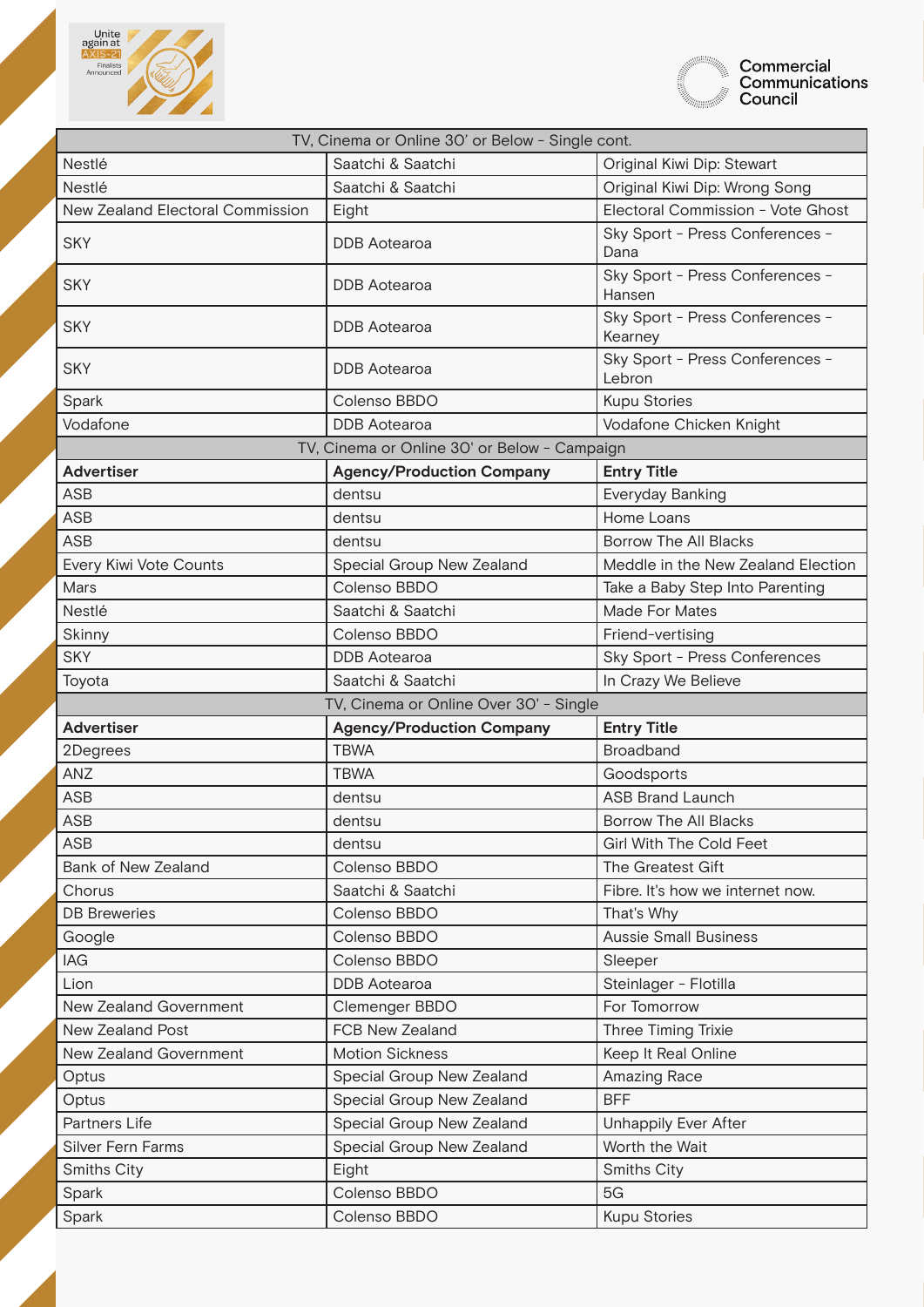



| TV, Cinema or Online 30' or Below - Campaign cont. |                                             |                                                    |
|----------------------------------------------------|---------------------------------------------|----------------------------------------------------|
| <b>Tourism New Zealand</b>                         | Special Group New Zealand                   | 100% Pure New Zealand. A Journey<br>of Reflection. |
| <b>Tourism New Zealand</b>                         | Special Group New Zealand                   | Do Something New New Zealand                       |
| Toyota                                             | Saatchi & Saatchi                           | Hilux Unbreakable Bond                             |
| Waka Kotahi New Zealand Transport<br>Agency        | Clemenger BBDO                              | Doors                                              |
| WorkSafe New Zealand                               | <b>FCB New Zealand</b>                      | You Can Sense It. You Can Stop It.                 |
|                                                    | TV, Cinema or Online 30' - Campaign         |                                                    |
| <b>Advertiser</b>                                  | <b>Agency/Production Company</b>            | <b>Entry Title</b>                                 |
| Department of Internal Affairs / NZ<br>Government  | <b>Motion Sickness</b>                      | Keep It Real Online                                |
| Optus                                              | Special Group New Zealand                   | It Starts With Yes                                 |
| Skinny                                             | Colenso BBDO                                | <b>Endless Data Weekends</b>                       |
|                                                    | 6" Pre-Rolls (Single)                       |                                                    |
| <b>Advertiser</b>                                  | <b>Agency/Production Company</b>            | <b>Entry Title</b>                                 |
| <b>ASB</b>                                         | dentsu                                      | <b>Borrow The All Blacks</b>                       |
| <b>ASB</b>                                         | dentsu                                      | <b>Borrow The All Blacks</b>                       |
| Mars                                               | Colenso BBDO                                | Take a Baby Step Into Parenting<br>(Mum)           |
| Mars                                               | Colenso BBDO                                | Take a Baby Step Into Parenting<br>(Paw)           |
| Mars                                               | Colenso BBDO                                | Take a Baby Step Into Parenting<br>(Stork)         |
|                                                    | 6" Pre-Rolls (Campaign)                     |                                                    |
| <b>Advertiser</b>                                  | <b>Agency/Production Company</b>            | <b>Entry Title</b>                                 |
| <b>Bumble</b>                                      | <b>TBWA</b>                                 | <b>Bumble Make The First Move</b>                  |
| Mars                                               | Colenso BBDO                                | Take a Baby Step Into Parenting                    |
| Toyota                                             | Saatchi & Saatchi                           | Hilux Unbreakable Bond                             |
| Volkswagen                                         | <b>DDB</b> Aotearoa                         | Icons                                              |
|                                                    | Social Video                                |                                                    |
| <b>Advertiser</b>                                  | <b>Agency/Production Company</b>            | <b>Entry Title</b>                                 |
| <b>ASB</b>                                         | dentsu                                      | <b>Borrow The All Blacks</b>                       |
| Air New Zealand                                    | Pitchblack Partners/Jet Black<br>Production | 'Twas The Flight Before Christmas                  |
| <b>BMW</b>                                         | Colenso BBDO                                | Lockdown                                           |
| <b>Burger King</b>                                 | Pitchblack Partners/Jet Black<br>Production | Rebel Whopper                                      |
| Every Kiwi Vote Counts                             | Special Group New Zealand                   | Meddle in the New Zealand Election                 |
| Mars                                               | Colenso BBDO                                | Take a Baby Step Into Parenting<br>(Hose)          |
| Mars                                               | Colenso BBDO                                | Take a Baby Step Into Parenting<br>(Nightclub)     |
| Mars                                               | Colenso BBDO                                | Take a Baby Step Into Parenting<br>(Park)          |
| McDonald's                                         | <b>DDB</b> Aotearoa                         | McDonald's Kiwiburger for all Kiwis                |
| New Zealand Government                             | <b>Motion Sickness</b>                      | Keep It Real Online                                |
| Skinny                                             | Colenso BBDO                                | Friend-vertising                                   |
| Tourism New Zealand                                | Special Group New Zealand                   | Messages from New Zealand                          |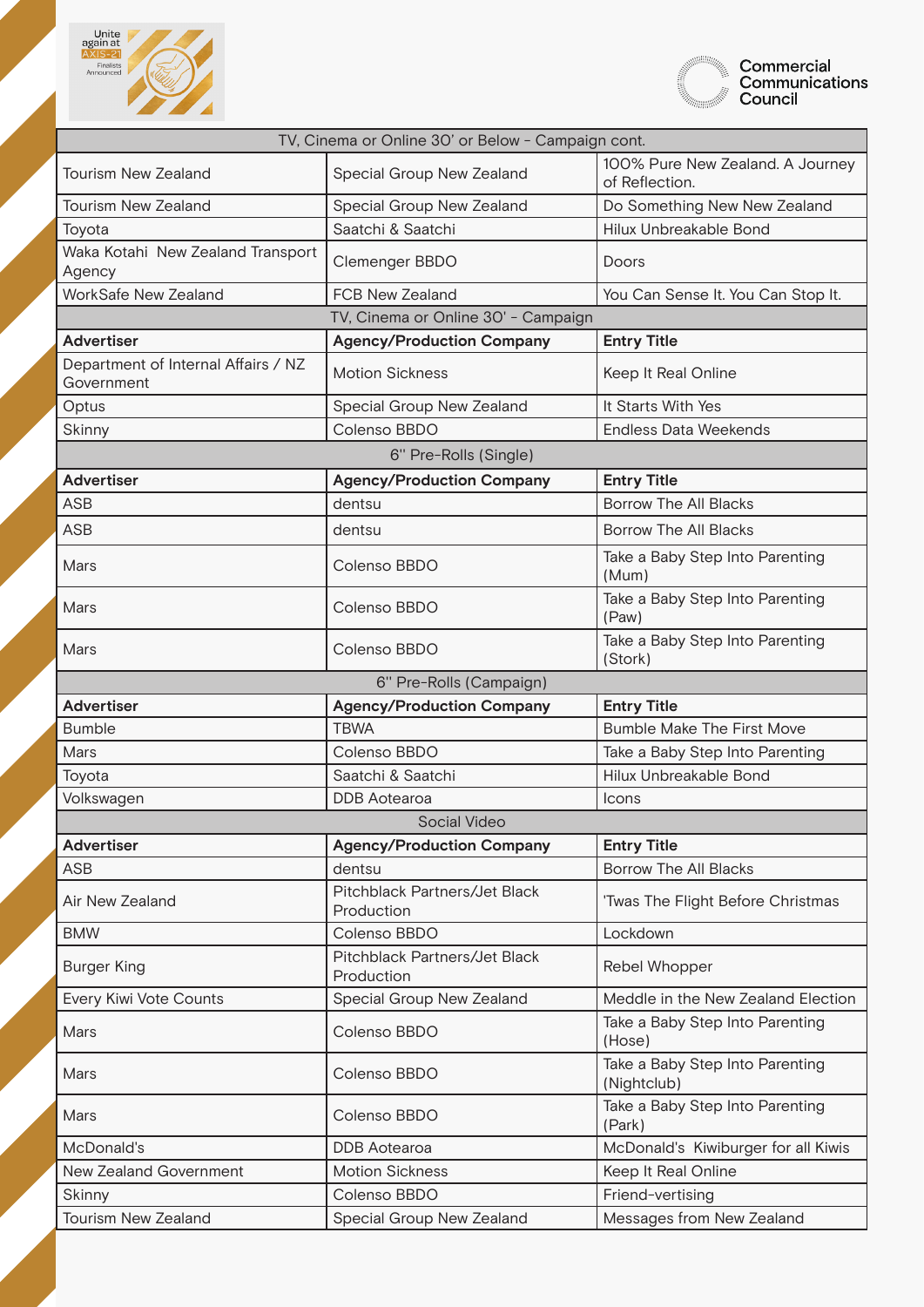



| Long Form - Single                                |                                                  |                                                               |
|---------------------------------------------------|--------------------------------------------------|---------------------------------------------------------------|
| <b>Advertiser</b>                                 | <b>Agency/Production Company</b>                 | <b>Entry Title</b>                                            |
| Air New Zealand                                   | Pitchblack Partners/Jet Black<br>Production      | A Journey To Safety                                           |
| Air New Zealand                                   | Pitchblack Partners/Jet Black<br>Production      | The Search for the 8th Wonder of<br>the World                 |
| Fire and Emergency New Zealand                    | <b>FCB New Zealand</b>                           | The Ad You Can't Escape                                       |
| <b>Tourism New Zealand</b>                        | Special Group New Zealand                        | Do Something New New Zealand                                  |
| <b>Tourism New Zealand</b>                        | Special Group New Zealand                        | Messages from New Zealand                                     |
| Long Form - Campaign                              |                                                  |                                                               |
| <b>Advertiser</b>                                 | <b>Agency/Production Company</b>                 | <b>Entry Title</b>                                            |
| 2Degrees                                          | <b>TBWA</b>                                      | 2nd Chance Charlie                                            |
| New Zealand Government                            | <b>Motion Sickness</b>                           | The Eggplant                                                  |
|                                                   | Large Scale Content                              |                                                               |
| <b>Advertiser</b>                                 | <b>Agency/Production Company</b>                 | <b>Entry Title</b>                                            |
| New Zealand Government                            | Colenso BBDO & Clemenger BBDO,<br>Wellington     | Unstoppable Summer: A COVID-19<br>public service announcement |
| TV & Broadcast - 90' and Over                     |                                                  |                                                               |
| <b>Advertiser</b>                                 | <b>Agency/Production Company</b>                 | <b>Entry Title</b>                                            |
| 2Degrees                                          | <b>TBWA</b>                                      | 2nd Chance Charlie                                            |
| Department of Internal Affairs / NZ<br>Government | <b>Motion Sickness</b>                           | The Eggplant                                                  |
|                                                   |                                                  |                                                               |
|                                                   | <b>BRANDED CONTENT</b>                           | <b>NZME</b>                                                   |
|                                                   | Branded Content - Campaign                       |                                                               |
| <b>Advertiser</b>                                 | <b>Agency/Production Company</b>                 | <b>Entry Title</b>                                            |
| 2Degrees                                          | <b>TBWA</b>                                      | 2nd Chance Charlie                                            |
| <b>ASB</b>                                        | dentsu                                           | <b>Borrow The All Blacks</b>                                  |
| New Zealand Government                            | <b>Motion Sickness</b>                           | The Eggplant                                                  |
|                                                   | <b>Music Content</b>                             |                                                               |
| <b>Advertiser</b>                                 | <b>Agency/Production Company</b>                 | <b>Entry Title</b>                                            |
| McDonald's                                        | <b>DDB</b> Aotearoa                              | McDonald's Kiwiburger for all Kiwis                           |
| New Zealand Government                            | Colenso BBDO & Clemenger BBDO,<br>Wellington     | Unstoppable Summer: A COVID-19<br>public service announcement |
| Tourism New Zealand                               | Special Group New Zealand                        | Do Something New New Zealand                                  |
|                                                   | <b>MEDIA</b>                                     | NZME ENTANGEMENT                                              |
|                                                   | Creative Use of Media - Single                   |                                                               |
| <b>Advertiser</b>                                 | <b>Agency/Production Company</b>                 | <b>Entry Title</b>                                            |
| Fire and Emergency New Zealand                    | FCB New Zealand                                  | The Ad You Can't Escape                                       |
| New Zealand Government                            | Colenso BBDO & Clemenger BBDO,<br>Wellington     | Unstoppable Summer: A COVID-19<br>public service announcement |
| Pak'nSave Foodstuffs NZ                           | FCB New Zealand                                  | Meat Hijack                                                   |
| Partners Life<br>Sky TV, KiwiRail & Volkswagen    | Special Group New Zealand<br><b>DDB</b> Aotearoa | <b>Unhappily Ever After</b><br>The DistractAd Campaign        |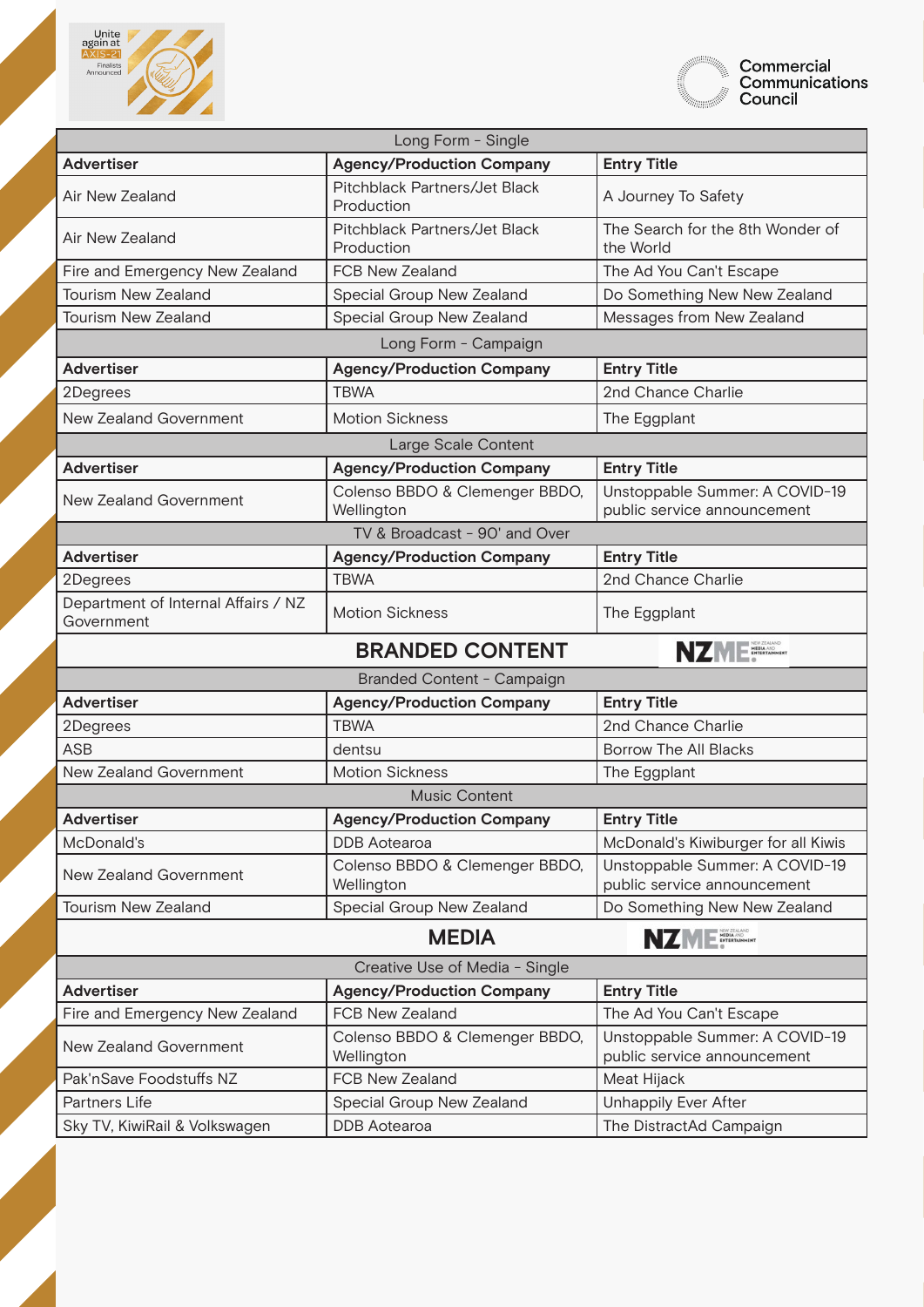



| Creative Use of Media - Integrated |                                             |                                                   |
|------------------------------------|---------------------------------------------|---------------------------------------------------|
| <b>Advertiser</b>                  | <b>Agency/Production Company</b>            | <b>Entry Title</b>                                |
| <b>ASB</b>                         | dentsu                                      | <b>Borrow The All Blacks</b>                      |
| Every Kiwi Vote Counts             | Special Group New Zealand                   | Meddle in the New Zealand Election                |
| Mars                               | Colenso BBDO                                | MyHooman                                          |
| Skinny                             | Colenso BBDO                                | <b>Endless Data Weekends</b>                      |
| Skinny                             | Colenso BBDO                                | Friend-vertising                                  |
| <b>Tourism New Zealand</b>         | Special Group New Zealand                   | <b>Good Morning World</b>                         |
|                                    | <b>RADIO</b>                                | <b>ull</b> trb                                    |
|                                    | Radio 30' or below - Single                 |                                                   |
| <b>Advertiser</b>                  | <b>Agency/Production Company</b>            | <b>Entry Title</b>                                |
| <b>ASB</b>                         | dentsu                                      | <b>Borrow The All Blacks</b>                      |
| Mars                               | Colenso BBDO                                | Take a Baby Step Into Parenting<br>(Mary)         |
| Mars                               | Colenso BBDO                                | Take a Baby Step Into Parenting<br>(Row)          |
| Mars                               | Colenso BBDO                                | Take a Baby Step Into Parenting<br>(Twinkle)      |
| Part Time Rangers                  | Pitchblack Partners/Jet Black<br>Production | How To Save The Brown Kiwi                        |
| Part Time Rangers                  | Pitchblack Partners/Jet Black<br>Production | How To Save The Great White Shark                 |
| Part Time Rangers                  | Pitchblack Partners/Jet Black<br>Production | How To Save The Rhinos                            |
| Toyota                             | Saatchi & Saatchi                           | Secondhand Pop                                    |
| Toyota                             | Saatchi & Saatchi                           | Secondhand Rap                                    |
| Toyota                             | Saatchi & Saatchi                           | Toyota's Guide to Bad Labelling                   |
| Volkswagen                         | <b>DDB</b> Aotearoa                         | Zero to Crazy - Baby                              |
| Volkswagen                         | <b>DDB</b> Aotearoa                         | Zero to Crazy - Birthday                          |
| Volkswagen                         | <b>DDB</b> Aotearoa                         | Zero to Crazy - Girlfriend                        |
| Volkswagen                         | <b>DDB</b> Aotearoa                         | Zero to Crazy - Job                               |
| Volkswagen                         | <b>DDB</b> Aotearoa                         | Zero to Crazy - Mafia                             |
| Volkswagen                         | <b>DDB</b> Aotearoa                         | Zero to Crazy - New Name                          |
| Water Safety New Zealand           | <b>FCB New Zealand</b>                      | Swim Your Age: Lifejackets Are So<br><b>Basic</b> |
| Water Safety New Zealand           | FCB New Zealand                             | Swim Your Age: Puff 'n' Surf                      |
| Water Safety New Zealand           | FCB New Zealand                             | Swim Your Age: The Skuxx Swim<br>Alone            |
| <b>DIRECT MARKETING</b>            |                                             |                                                   |
| Radio 30' or below - Campaign      |                                             |                                                   |
| <b>Advertiser</b>                  | <b>Agency/Production Company</b>            | <b>Entry Title</b>                                |
| <b>IAG</b>                         | Colenso BBDO                                | On Your Side                                      |
| Mars                               | Colenso BBDO                                | Take a Baby Step Into Parenting                   |
| Part Time Rangers                  | Pitchblack Partners/Jet Black<br>Production | How To Save The Wild                              |
| Toyota                             | Saatchi & Saatchi                           | Secondhand Songs                                  |
| Toyota                             | Saatchi & Saatchi                           | Toyota's Guide to Bad Labelling                   |
| Volkswagen                         | <b>DDB</b> Aotearoa                         | Zero to Crazy                                     |
| Water Safety New Zealand           | FCB New Zealand                             | Swim Your Age                                     |